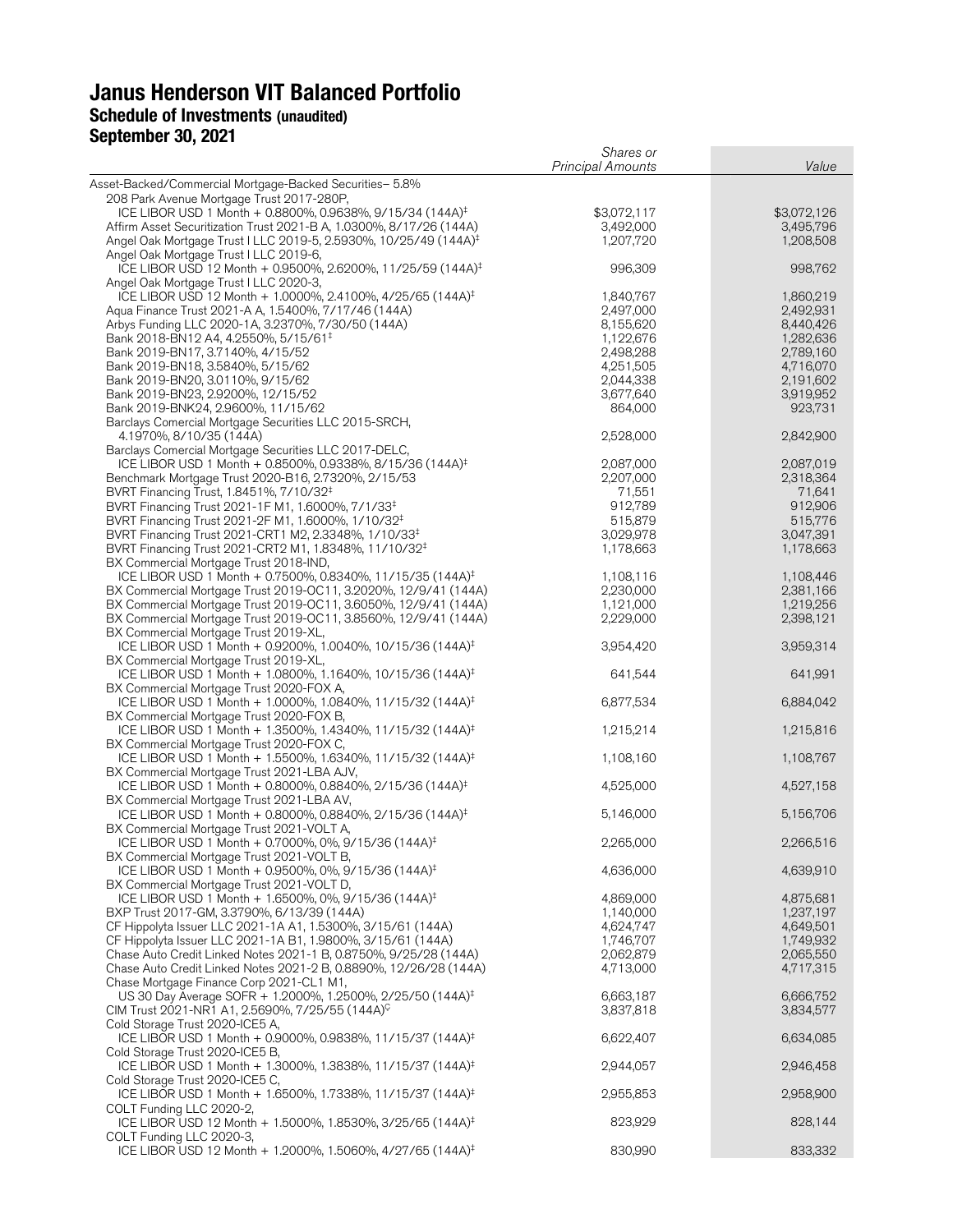|                                                                                                                                               | Shares or                |                        |
|-----------------------------------------------------------------------------------------------------------------------------------------------|--------------------------|------------------------|
|                                                                                                                                               | <b>Principal Amounts</b> | Value                  |
| Asset-Backed/Commercial Mortgage-Backed Securities- (continued)                                                                               |                          |                        |
| Connecticut Avenue Securities Trust 2014-C04,<br>ICE LIBOR USD 1 Month + 4.9000%, 4.9860%, 11/25/24 <sup>‡</sup>                              | \$281,300                | \$291,807              |
| Connecticut Avenue Securities Trust 2015-C01 1M2,                                                                                             |                          |                        |
| ICE LIBOR USD 1 Month + 4.3000%, 4.3860%, 2/25/25 <sup>‡</sup>                                                                                | 2,402,258                | 2,443,549              |
| Connecticut Avenue Securities Trust 2016-C03,                                                                                                 |                          |                        |
| ICE LIBOR USD 1 Month + 5.9000%, 5.9860%, 10/25/28 <sup>‡</sup>                                                                               | 623,648                  | 652,011                |
| Connecticut Avenue Securities Trust 2016-C04,                                                                                                 |                          |                        |
| ICE LIBOR USD 1 Month + 4.2500%, 4.3360%, 1/25/29 <sup>‡</sup>                                                                                | 1,547,833                | 1,609,081              |
| Connecticut Avenue Securities Trust 2016-C06 1M2,<br>ICE LIBOR USD 1 Month + 4.2500%, 4.3360%, 4/25/29 <sup>‡</sup>                           |                          |                        |
| Connecticut Avenue Securities Trust 2017-C01,                                                                                                 | 1,936,882                | 2,006,355              |
| ICE LIBOR USD 1 Month + 3.5500%, 3.6360%, 7/25/29 <sup>‡</sup>                                                                                | 2,102,582                | 2,163,268              |
| Connecticut Avenue Securities Trust 2017-C06 1M2,                                                                                             |                          |                        |
| ICE LIBOR USD 1 Month + 2.6500%, 2.7360%, 2/25/30 <sup>‡</sup>                                                                                | 1,619,429                | 1,647,364              |
| Connecticut Avenue Securities Trust 2018-R07,                                                                                                 |                          |                        |
| ICE LIBOR USD 1 Month + 2.4000%, 2.4860%, 4/25/31 (144A) <sup>‡</sup>                                                                         | 1,539,798                | 1,547,179              |
| Connecticut Avenue Securities Trust 2019-R02,<br>ICE LIBOR USD 1 Month + 2.3000%, 2.3860%, 8/25/31 (144A) <sup>‡</sup>                        | 843,995                  | 849,568                |
| Connecticut Avenue Securities Trust 2019-R03,                                                                                                 |                          |                        |
| ICE LIBOR USD 1 Month + 2.1500%, 2.2360%, 9/25/31 (144A) <sup>‡</sup>                                                                         | 1,232,991                | 1,239,986              |
| Connecticut Avenue Securities Trust 2019-R04,                                                                                                 |                          |                        |
| ICE LIBOR USD 1 Month + 2.1000%, 2.1860%, 6/25/39 (144A) <sup>‡</sup>                                                                         | 1,014,621                | 1,016,204              |
| Connecticut Avenue Securities Trust 2019-R05,                                                                                                 |                          |                        |
| ICE LIBOR USD 1 Month + 2.0000%, 2.0860%, 7/25/39 (144A) <sup>‡</sup>                                                                         | 870,169                  | 872,311                |
| Connecticut Avenue Securities Trust 2019-R07,<br>ICE LIBOR USD 1 Month + 2.1000%, 2.1860%, 10/25/39 (144A) <sup>‡</sup>                       | 1,502,312                | 1,509,035              |
| Connecticut Avenue Securities Trust 2020-R02,                                                                                                 |                          |                        |
| ICE LIBOR USD 1 Month + 2.0000%, 2.0860%, 1/25/40 (144A) <sup>‡</sup>                                                                         | 3,005,024                | 3,015,572              |
| Cosmopolitan Hotel Trust 2017,                                                                                                                |                          |                        |
| ICE LIBOR USD 1 Month + 0.9300%, 1.0138%, 11/15/36 (144A) <sup>‡</sup>                                                                        | 2,618,339                | 2,621,890              |
| Credit Suisse Commercial Mortgage Trust 2019-ICE4,                                                                                            |                          |                        |
| ICE LIBOR USD 1 Month + 0.9800%, 1.0640%, 5/15/36 (144A) <sup>‡</sup><br>Credit Suisse Commercial Mortgage Trust 2019-ICE4 C,                 | 7,812,000                | 7,825,632              |
| ICE LIBOR USD 1 Month + 1.4300%, 1.5140%, 5/15/36 (144A) <sup>‡</sup>                                                                         | 1,486,000                | 1,487,637              |
| Credit Suisse Commercial Mortgage Trust 2020-UNFI, 4.1682%, 12/6/22 <sup>‡</sup>                                                              | 2,312,000                | 2,309,730              |
| Credit Suisse Commercial Mortgage Trust 2021-WEHO A,                                                                                          |                          |                        |
| ICE LIBOR USD 1 Month + 3.9693%, 4.0531%, 4/15/23 (144A) <sup>‡</sup>                                                                         | 4,007,315                | 4,007,373              |
| DB Master Finance LLC 2019-1A A23, 4.3520%, 5/20/49 (144A)                                                                                    | 1,285,760                | 1,395,468              |
| DB Master Finance LLC 2019-1A A2I, 3.7870%, 5/20/49 (144A)                                                                                    | 1,608,180                | 1,614,487              |
| DB Master Finance LLC 2019-1A A2II, 4.0210%, 5/20/49 (144A)<br>Diamond Infrastructure Funding LLC 2021-1A A, 1.7600%, 4/15/49 (144A)          | 1,012,340<br>4,917,000   | 1,058,437<br>4,848,091 |
| Domino's Pizza Master Issuer LLC, 4.1180%, 7/25/47 (144A)                                                                                     | 909,030                  | 974,688                |
| Domino's Pizza Master Issuer LLC, 4.1160%, 7/25/48 (144A)                                                                                     | 3,340,538                | 3,458,196              |
| Domino's Pizza Master Issuer LLC, 4.3280%, 7/25/48 (144A)                                                                                     | 2,010,158                | 2,171,658              |
| Domino's Pizza Master Issuer LLC, 3.6680%, 10/25/49 (144A)                                                                                    | 6,421,215                | 6,921,519              |
| Drive Auto Receivables Trust 2017-1, 5.1700%, 9/16/24                                                                                         | 2,997,000                | 3,001,325              |
| Drive Auto Receivables Trust 2017-2, 5.2700%, 11/15/24                                                                                        | 2,613,000                | 2,637,838              |
| Drive Auto Receivables Trust 2017-3, 3.5300%, 12/15/23 (144A)<br>Exeter Automobile Receivables Trust 2019-1, 5.2000%, 1/15/26 (144A)          | 116,586<br>2,365,000     | 117,172<br>2,497,375   |
| Exeter Automobile Receivables Trust 2021-1A C, 0.7400%, 1/15/26                                                                               | 965,000                  | 966,817                |
| Exeter Automobile Receivables Trust 2021-1A D, 1.0800%, 11/16/26                                                                              | 3,089,000                | 3,089,185              |
| Extended Stay America Trust 2021-ESH A,                                                                                                       |                          |                        |
| ICE LIBOR USD 1 Month + 1.0800%, 1.1640%, 7/15/38 (144A) <sup>‡</sup>                                                                         | 6,082,357                | 6,098,515              |
| Extended Stay America Trust 2021-ESH B,                                                                                                       |                          |                        |
| ICE LIBOR USD 1 Month + 1.3800%, 1.4640%, 7/15/38 (144A) <sup>‡</sup>                                                                         | 1,654,393                | 1,661,596              |
| Fannie Mae Connecticut Avenue Securities,<br>ICE LIBOR USD 1 Month + 5.0000%, 5.0860%, 7/25/25 <sup>‡</sup>                                   | 1,490,141                | 1,532,068              |
| Fannie Mae Connecticut Avenue Securities,                                                                                                     |                          |                        |
| ICE LIBOR USD 1 Month + 5.7000%, 5.7860%, 4/25/28 <sup>‡</sup>                                                                                | 1,319,168                | 1,392,602              |
| Fannie Mae REMICS, 3.0000%, 5/25/48                                                                                                           | 3,268,957                | 3,454,880              |
| Fannie Mae REMICS, 3.0000%, 11/25/49                                                                                                          | 4,298,815                | 4,534,415              |
| Freddie Mac Structured Agency Credit Risk Debt Notes 2016-DNA1 M3,                                                                            |                          |                        |
| ICE LIBOR USD 1 Month + 5.5500%, 5.6344%, 7/25/28 <sup>‡</sup>                                                                                | 1,502,873                | 1,575,408              |
| Freddie Mac Structured Agency Credit Risk Debt Notes 2019-DNA4 M2,<br>ICE LIBOR USD 1 Month + 1.9500%, 2.0360%, 10/25/49 (144A) <sup>‡</sup>  | 494,656                  | 496,514                |
| Freddie Mac Structured Agency Credit Risk Debt Notes 2020-DNA6 M2,                                                                            |                          |                        |
| US 30 Day Average SOFR + 2.0000%, 2.0500%, 12/25/50 (144A) <sup>‡</sup>                                                                       | 4,640,000                | 4,675,586              |
| Freddie Mac Structured Agency Credit Risk Debt Notes 2020-HOA2 M2,                                                                            |                          |                        |
| ICE LIBOR USD 1 Month + 3.1000%, 3.1860%, 3/25/50 (144A) <sup>‡</sup>                                                                         | 2,636,428                | 2,673,198              |
| Freddie Mac Structured Agency Credit Risk Debt Notes 2020-HQA4 M2,                                                                            |                          |                        |
| ICE LIBOR USD 1 Month + 3.1500%, 3.2360%, 9/25/50 (144A) <sup>‡</sup>                                                                         | 1,351,999                | 1,359,891              |
| Freddie Mac Structured Agency Credit Risk Debt Notes 2020-HQA5 M2,<br>US 30 Day Average SOFR + 2.6000%, 2.6500%, 11/25/50 (144A) <sup>‡</sup> | 7,495,000                | 7,588,161              |
| Freddie Mac Structured Agency Credit Risk Debt Notes 2021-DNA2 M2,                                                                            |                          |                        |
| US 30 Day Average SOFR + 2.3000%, 2.3500%, 8/25/33 (144A) <sup>‡</sup>                                                                        | 1,710,000                | 1,751,681              |
|                                                                                                                                               |                          |                        |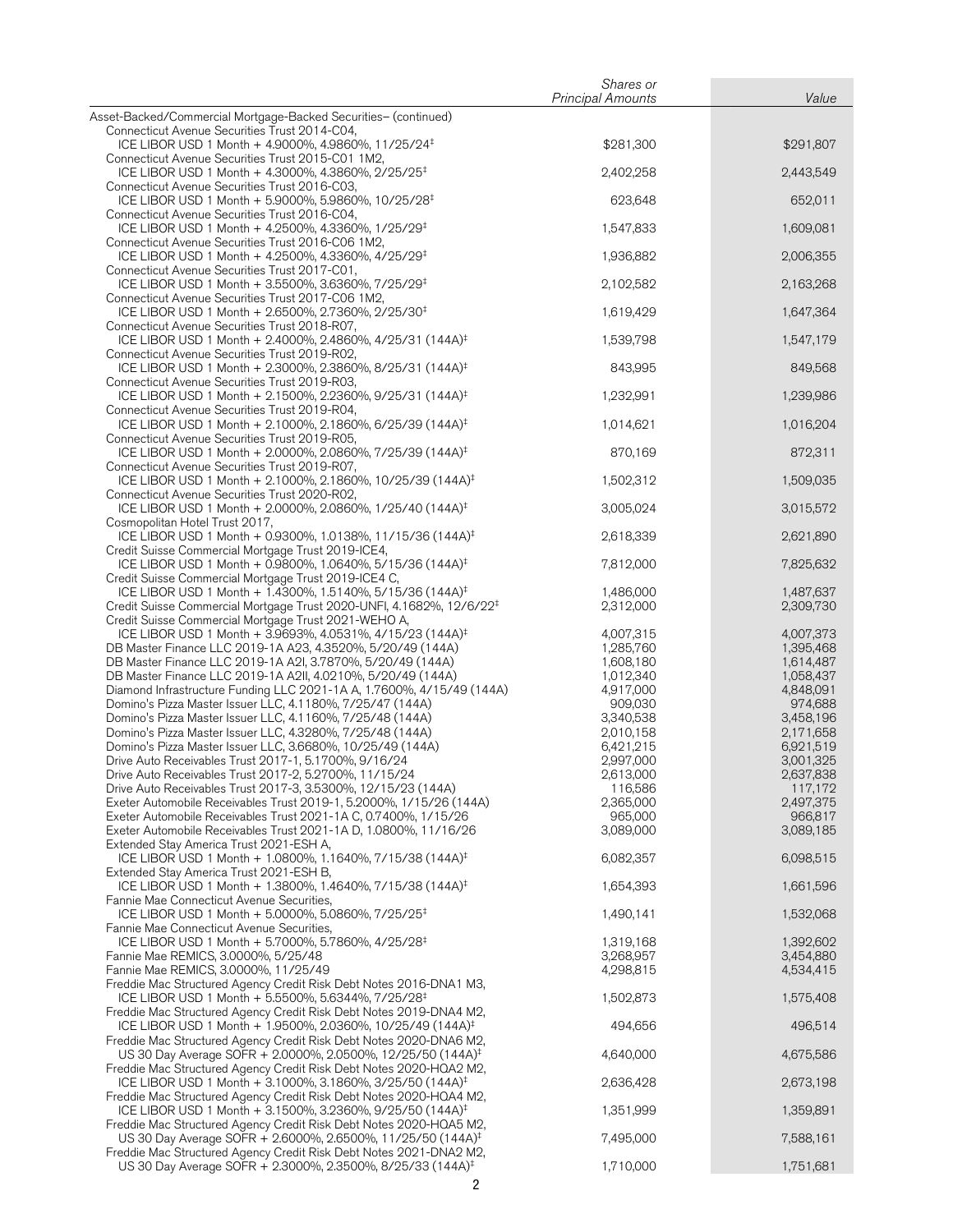|                                                                                                                                                                                                                 | Shares or                |                        |
|-----------------------------------------------------------------------------------------------------------------------------------------------------------------------------------------------------------------|--------------------------|------------------------|
|                                                                                                                                                                                                                 | <b>Principal Amounts</b> | Value                  |
| Asset-Backed/Commercial Mortgage-Backed Securities- (continued)<br>Freddie Mac Structured Agency Credit Risk Debt Notes 2021-HQA1 M2,<br>US 30 Day Average SOFR + 2.2500%, 2.3000%, 8/25/33 (144A) <sup>‡</sup> | \$6,600,000              | \$6,673,192            |
| Great Wolf Trust,<br>ICE LIBOR USD 1 Month + 1.0340%, 1.1180%, 12/15/36 (144A) <sup>‡</sup>                                                                                                                     | 1,067,000                | 1,069,061              |
| Great Wolf Trust,<br>ICE LIBOR USD 1 Month + 1.3340%, 1.4180%, 12/15/36 (144A) <sup>‡</sup>                                                                                                                     | 1,195,000                | 1,195,109              |
| Great Wolf Trust,<br>ICE LIBOR USD 1 Month + 1.6330%, 1.7170%, 12/15/36 (144A) <sup>‡</sup>                                                                                                                     | 1,332,000                | 1,330,069              |
| GS Mortgage Securities Trust 2018-GS10, 4.1550%, 7/10/51 <sup>‡</sup>                                                                                                                                           | 1,603,823                | 1,827,360              |
| GS Mortgage Securities Trust 2018-GS9, 3.9920%, 3/10/51 <sup>‡</sup>                                                                                                                                            | 2,669,380                | 3,006,916              |
| GS Mortgage Securities Trust 2020-GC45, 2.9106%, 2/13/53                                                                                                                                                        | 2,189,000                | 2,327,348              |
| GS Mortgage Securities Trust 2020-GC47, 2.3772%, 5/12/53                                                                                                                                                        | 3,112,000                | 3,187,037              |
| Jack in the Box Funding LLC 2019-1A A23, 4.9700%, 8/25/49 (144A)                                                                                                                                                | 3,528,338                | 3,864,730              |
| Jack in the Box Funding LLC 2019-1A A2I, 3.9820%, 8/25/49 (144A)                                                                                                                                                | 3,528,338                | 3,565,381              |
| Jack in the Box Funding LLC 2019-1A A2II, 4.4760%, 8/25/49 (144A)<br>JP Morgan Mortgage Trust 2021-11 A11,                                                                                                      | 4,962,500                | 5,221,672              |
| US 30 Day Average SOFR + 0.8500%, 0.9000%, 1/25/52 (144A) <sup>‡</sup><br>JP Morgan Mortgage Trust 2021-12 A11,                                                                                                 | 3,772,821                | 3,774,421              |
| US 30 Day Average SOFR + 0.8500%, 0.9000%, 2/25/52 (144A) <sup>‡</sup><br>Life Financial Services Trust 2021-BMR A,                                                                                             | 2,372,000                | 2,372,000              |
| ICE LIBOR USD 1 Month + 0.7000%, 0.7840%, 3/15/38 (144A) <sup>‡</sup>                                                                                                                                           | 8,608,000                | 8,620,031              |
| Life Financial Services Trust 2021-BMR C,<br>ICE LIBOR USD 1 Month + 1.1000%, 1.1840%, 3/15/38 (144A) <sup>‡</sup>                                                                                              | 4,272,000                | 4,276,152              |
| Mello Mortgage Capital Acceptance Trust 2021-INV2 A11,<br>US 30 Day Average SOFR + 0.9500%, 1.0000%, 8/25/51 (144A) <sup>‡</sup>                                                                                | 3,637,239                | 3,637,237              |
| Mello Mortgage Capital Acceptance Trust 2021-INV3 A11,<br>US 30 Day Average SOFR + 0.9500%, 1.0000%, 10/25/51 (144A) <sup>‡</sup>                                                                               | 4,501,000                | 4,501,000              |
| Mercury Financial Credit Card Master Trust 2021-1A A,<br>1.5400%, 3/20/26 (144A)                                                                                                                                | 3,873,000                | 3,885,153              |
| MHC Commercial Mortgage Trust 2021-MHC A,<br>ICE LIBOR USD 1 Month + 0.8010%, 0.8847%, 4/15/38 (144A) <sup>‡</sup>                                                                                              | 9,039,888                | 9,048,587              |
| MHC Commercial Mortgage Trust 2021-MHC C,                                                                                                                                                                       |                          |                        |
| ICE LIBOR USD 1 Month + 1.3510%, 1.4347%, 4/15/38 (144A) <sup>‡</sup><br>Morgan Stanley Capital I Trust 2016-UB11, 2.7820%, 8/15/49                                                                             | 4,357,691<br>2,782,000   | 4,363,811<br>2,933,379 |
| Morgan Stanley Capital I Trust 2019-H6, 3.4170%, 6/15/52                                                                                                                                                        | 1,423,916                | 1,560,545              |
| Morgan Stanley Capital I Trust 2015-UBS8, 3.8090%, 12/15/48                                                                                                                                                     | 2,221,000                | 2,422,931              |
| Morgan Stanley Capital I Trust 2018-H3, 4.1770%, 7/15/51                                                                                                                                                        | 2,249,599                | 2,564,469              |
| Morgan Stanley Capital I Trust 2018-H4, 4.3100%, 12/15/51<br>MRA Issuance Trust 2021-NA1 A1X,                                                                                                                   | 3,365,443                | 3,879,304              |
| ICE LIBOR USD 1 Month + 1.5000%, 1.5860%, 3/8/22 (144A) <sup>‡</sup><br>New Residential Mortgage Loan Trust 2018-2,                                                                                             | 7,199,000                | 7,205,718              |
| ICE LIBOR USD 6 Month + 0.6800%, 4.5000%, 2/25/58 (144A) <sup>‡</sup><br>Newday Funding Master Issuer PLC 2021-1A A2,                                                                                           | 653,042                  | 702,429                |
| SOFR + 1.1000%, 1.1500%, 3/15/29 (144A) <sup>‡</sup>                                                                                                                                                            | 3,636,000                | 3,657,335              |
| Newday Funding Master Issuer PLC 2021-2A A2, 1.0000%, 7/15/29 (144A)                                                                                                                                            | 2,161,000                | 2,166,195              |
| NRZ Excess Spread Collateralized Notes 2020-PLS1 A,                                                                                                                                                             |                          |                        |
| 3.8440%, 12/25/25 (144A)                                                                                                                                                                                        | 1,647,357                | 1,664,818              |
| NRZ Excess Spread Collateralized Notes 2021-FHT1 A, 3.1040%, 7/25/26 (144A)<br>Oak Street Investment Grade Net Lease Fund 2020-1A A1,                                                                           | 3,865,556                | 3,879,330              |
| 1.8500%, 11/20/50 (144A)                                                                                                                                                                                        | 3,706,343                | 3,766,621              |
| OneMain Direct Auto Receivables Trust 2018-1, 3.8500%, 10/14/25 (144A)                                                                                                                                          | 570,000                  | 573,856                |
| OneMain Direct Auto Receivables Trust 2018-1, 4.4000%, 1/14/28 (144A)                                                                                                                                           | 566,000                  | 570,324                |
| Planet Fitness Master Issuer LLC 2018-1A, 4.2620%, 9/5/48 (144A)                                                                                                                                                | 2,646,160                | 2,646,160              |
| Planet Fitness Master Issuer LLC 2019-1A, 3.8580%, 12/5/49 (144A)                                                                                                                                               | 3,347,378                | 3,465,516              |
| Preston Ridge Partners Mortgage Trust 2020-3, 2.8570%, 9/25/25 (144A) <sup>C</sup>                                                                                                                              | 4,875,659                | 4,910,705              |
| Preston Ridge Partners Mortgage Trust 2020-4 A1, 2.9510%, 10/25/25 (144A) <sup>C</sup>                                                                                                                          | 3,279,697                | 3,289,492              |
| Preston Ridge Partners Mortgage Trust 2020-5 A1, 3.1040%, 11/25/25 (144A) ?                                                                                                                                     | 1,659,421                | 1,665,546              |
| Santander Drive Auto Receivables Trust 2020-3 D, 1.6400%, 11/16/26                                                                                                                                              | 7,470,000                | 7,568,369              |
| Sequoia Mortgage Trust 2013-5, 2.5000%, 5/25/43 (144A) <sup>‡</sup>                                                                                                                                             | 904,560                  | 924,397                |
| Sequoia Mortgage Trust 2020-2, 3.5000%, 3/25/50 (144A) <sup>‡</sup>                                                                                                                                             | 392,175                  | 400,503                |
| Spruce Hill Mortgage Loan Trust 2020-SH1 A1,<br>ICE LIBOR USD 12 Month + 0.9500%, 2.5210%, 1/28/50 (144A) <sup>‡</sup>                                                                                          | 264,391                  | 266,703                |
| Spruce Hill Mortgage Loan Trust 2020-SH1 A2,                                                                                                                                                                    |                          |                        |
| ICE LIBOR USD 12 Month + 1.0500%, 2.6240%, 1/28/50 (144A) <sup>‡</sup>                                                                                                                                          | 988,516                  | 996,343                |
| Spruce Hill Mortgage Loan Trust 2020-SH2, 3.4070%, 6/25/55 (144A) <sup>‡</sup>                                                                                                                                  | 1,473,997                | 1,491,639              |
| Taco Bell Funding LLC 2016-1A A23, 4.9700%, 5/25/46 (144A)                                                                                                                                                      | 2,246,295                | 2,383,713              |
| Taco Bell Funding LLC 2018-1A A2II, 4.9400%, 11/25/48 (144A)                                                                                                                                                    | 3,765,520                | 4,198,336              |
| Taco Bell Funding LLC 2021-1A A2I, 1.9460%, 8/25/51 (144A)                                                                                                                                                      | 3,829,000                | 3,818,255              |
| Taco Bell Funding LLC 2021-1A A2II, 2.2940%, 8/25/51 (144A)<br>Tesla Auto Lease Trust 2021-B A3, 0.6000%, 9/22/25 (144A)                                                                                        | 4,655,000<br>2,492,000   | 4,635,710<br>2,488,742 |
| Tesla Auto Lease Trust 2021-B B, 0.9100%, 9/22/25 (144A)                                                                                                                                                        | 1,278,000                | 1,275,513              |
| Theorem Funding Trust 2021-1A A, 1.2100%, 12/15/27 (144A)                                                                                                                                                       | 4,107,720                | 4,112,818              |
| United Wholesale Mortgage LLC 2021-INV1 A9,                                                                                                                                                                     |                          |                        |
| US 30 Day Average SOFR + 0.9000%, 0.9500%, 8/25/51 (144A) <sup>‡</sup>                                                                                                                                          | 4,259,658                | 4,259,657              |
| Upstart Securitization Trust 2021-4 A, 0.8400%, 9/20/31 (144A)                                                                                                                                                  | 4,247,000                | 4,246,261              |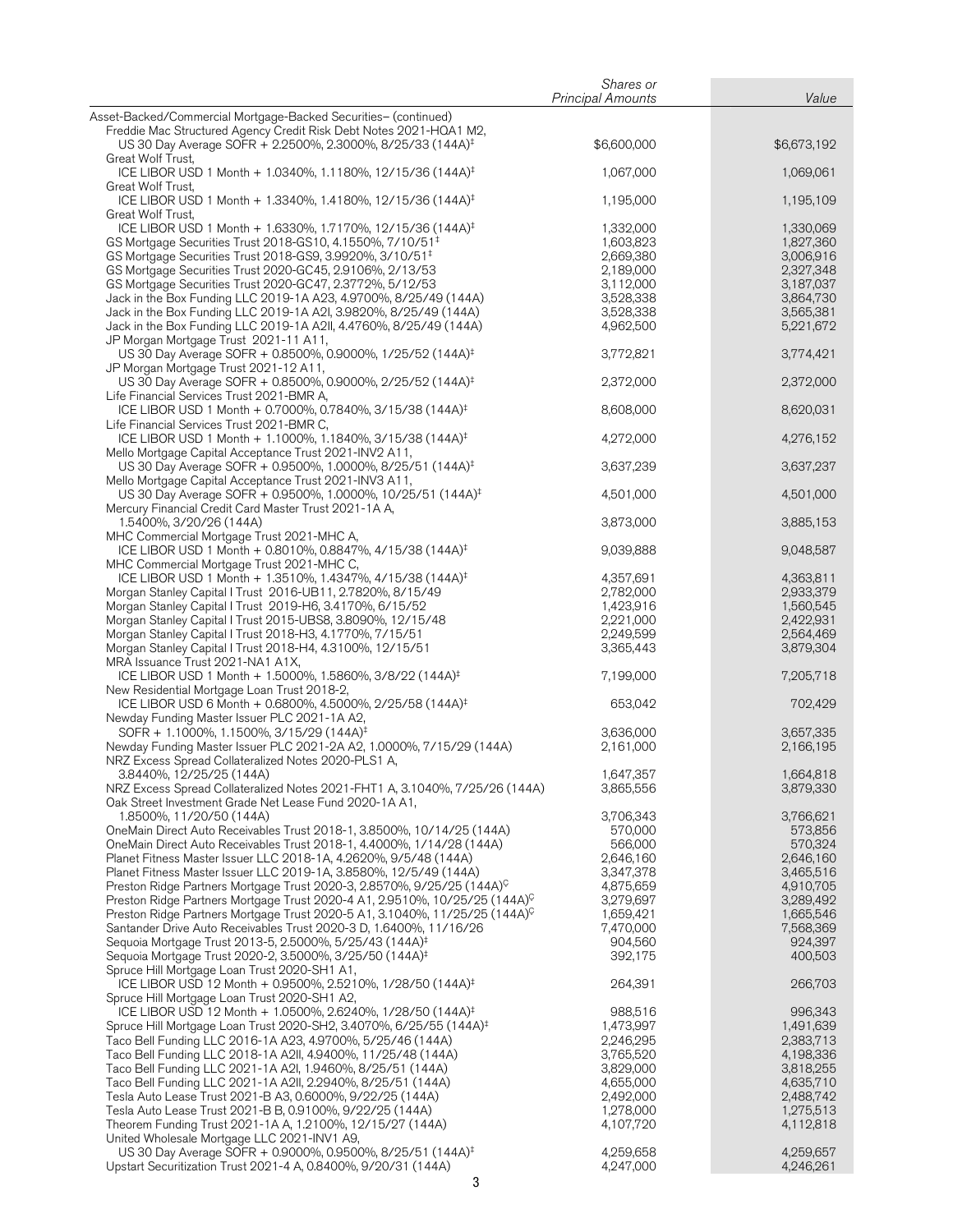|                                                                                                                                                                                                                                                                                                                                                                                                                                                                                                                                                                                                                                                                                                                                                                                                                                                                                                                                                                                                                            | Shares or<br><b>Principal Amounts</b>                                                                                                                                                            | Value                                                                                                                                                                                            |
|----------------------------------------------------------------------------------------------------------------------------------------------------------------------------------------------------------------------------------------------------------------------------------------------------------------------------------------------------------------------------------------------------------------------------------------------------------------------------------------------------------------------------------------------------------------------------------------------------------------------------------------------------------------------------------------------------------------------------------------------------------------------------------------------------------------------------------------------------------------------------------------------------------------------------------------------------------------------------------------------------------------------------|--------------------------------------------------------------------------------------------------------------------------------------------------------------------------------------------------|--------------------------------------------------------------------------------------------------------------------------------------------------------------------------------------------------|
| Asset-Backed/Commercial Mortgage-Backed Securities- (continued)                                                                                                                                                                                                                                                                                                                                                                                                                                                                                                                                                                                                                                                                                                                                                                                                                                                                                                                                                            |                                                                                                                                                                                                  |                                                                                                                                                                                                  |
| Vantage Data Centers LLC 2020-1A A2, 1.6450%, 9/15/45 (144A)<br>Vantage Data Centers LLC 2020-2A A2, 1.9920%, 9/15/45 (144A)<br>VASA Trust 2021-VASA A,                                                                                                                                                                                                                                                                                                                                                                                                                                                                                                                                                                                                                                                                                                                                                                                                                                                                    | \$7,100,000<br>3,097,000                                                                                                                                                                         | \$7,071,551<br>3,067,651                                                                                                                                                                         |
| ICE LIBOR USD 1 Month + 0.9000%, 0.9840%, 7/15/39 (144A) <sup>‡</sup><br>VCAT Asset Securitization LLC 2021-NPL1 A1, 2.2891%, 12/26/50 (144A)<br>Wells Fargo Commercial Mortgage Trust 2021-SAVE A,                                                                                                                                                                                                                                                                                                                                                                                                                                                                                                                                                                                                                                                                                                                                                                                                                        | 2,382,000<br>1,581,670                                                                                                                                                                           | 2,370,450<br>1,585,279                                                                                                                                                                           |
| ICE LIBOR USD 1 Month + 1.1500%, 1.2340%, 2/15/40 (144A) <sup>‡</sup><br>Wendy's Funding LLC, 3.8840%, 3/15/48 (144A)<br>Wendy's Funding LLC, 3.7830%, 6/15/49 (144A)<br>Wendy's Funding LLC 2021-1A A2I, 2.3700%, 6/15/51 (144A)                                                                                                                                                                                                                                                                                                                                                                                                                                                                                                                                                                                                                                                                                                                                                                                          | 2,281,645<br>321,475<br>1,996,483<br>2,070,810                                                                                                                                                   | 2,294,473<br>339,458<br>2,111,221<br>2,090,279                                                                                                                                                   |
| Wendy's Funding LLC 2021-1A A2II, 2.7750%, 6/15/51 (144A)<br>Westlake Automobile Receivable Trust 2020-1A D, 2.8000%, 6/16/25 (144A)<br>Wingstop Funding LLC 2020-1A A2, 2.8410%, 12/5/50 (144A)<br>Woodward Capital Management 2021-3 A21,                                                                                                                                                                                                                                                                                                                                                                                                                                                                                                                                                                                                                                                                                                                                                                                | 3,692,745<br>3,399,000<br>3,605,880                                                                                                                                                              | 3,760,590<br>3,513,576<br>3,728,356                                                                                                                                                              |
| US 30 Day Average SOFR + 0.8000%, 0.8500%, 7/25/51 (144A) <sup>‡</sup><br>Zaxby's Funding LLC 2021-1A A2, 3.2380%, 7/30/51 (144A)<br>Total Asset-Backed/Commercial Mortgage-Backed Securities (cost \$453,404,416)                                                                                                                                                                                                                                                                                                                                                                                                                                                                                                                                                                                                                                                                                                                                                                                                         | 3,399,415<br>3,880,000                                                                                                                                                                           | 3,406,699<br>3,943,548<br>458,154,565                                                                                                                                                            |
|                                                                                                                                                                                                                                                                                                                                                                                                                                                                                                                                                                                                                                                                                                                                                                                                                                                                                                                                                                                                                            |                                                                                                                                                                                                  |                                                                                                                                                                                                  |
| Bank Loans and Mezzanine Loans-0.6%<br>Basic Industry - 0.1%                                                                                                                                                                                                                                                                                                                                                                                                                                                                                                                                                                                                                                                                                                                                                                                                                                                                                                                                                               |                                                                                                                                                                                                  |                                                                                                                                                                                                  |
| Alpha 3 BV, ICE LIBOR USD 1 Month + 2.5000%, 3.0000%, 3/18/28 <sup>‡</sup><br>Diamond BC BV, ICE LIBOR USD 1 Month + 3.0000%, 3.5000%, 9/17/28 <sup>f,‡</sup>                                                                                                                                                                                                                                                                                                                                                                                                                                                                                                                                                                                                                                                                                                                                                                                                                                                              | 4,314,188<br>8,020,000                                                                                                                                                                           | 4,307,889<br>8,025,534<br>12,333,423                                                                                                                                                             |
| Capital Goods - 0.2%<br>Madison IAQ LLC, ICE LIBOR USD 3 Month + 3.2500%, 3.7500%, 6/21/28 <sup>f,‡</sup>                                                                                                                                                                                                                                                                                                                                                                                                                                                                                                                                                                                                                                                                                                                                                                                                                                                                                                                  | 10,381,350                                                                                                                                                                                       | 10,364,013                                                                                                                                                                                       |
| Standard Industries Inc,<br>ICE LIBOR USD 1 Month + 2.5000%, 3.0000%, 9/22/28 <sup>f,‡</sup>                                                                                                                                                                                                                                                                                                                                                                                                                                                                                                                                                                                                                                                                                                                                                                                                                                                                                                                               | 5,800,667                                                                                                                                                                                        | 5,803,799<br>16,167,812                                                                                                                                                                          |
| Consumer Non-Cyclical - 0.3%<br>Elanco Animal Health Inc, ICE LIBOR USD 1 Month + 1.7500%, 1.8324%, 8/1/27 <sup>‡</sup><br>ICON Luxembourg Sarl, ICE LIBOR USD 3 Month + 2.5000%, 3.0000%, 7/3/28 <sup>‡</sup><br>Indigo Merger Sub Inc, ICE LIBOR USD 1 Month + 2.5000%, 3.0000%, 7/3/28 <sup>‡</sup>                                                                                                                                                                                                                                                                                                                                                                                                                                                                                                                                                                                                                                                                                                                     | 9,162,169<br>9,376,221<br>2,336,091                                                                                                                                                              | 9,044,343<br>9,406,131<br>2,343,543                                                                                                                                                              |
|                                                                                                                                                                                                                                                                                                                                                                                                                                                                                                                                                                                                                                                                                                                                                                                                                                                                                                                                                                                                                            |                                                                                                                                                                                                  | 20,794,017                                                                                                                                                                                       |
| Total Bank Loans and Mezzanine Loans (cost \$49,249,659)                                                                                                                                                                                                                                                                                                                                                                                                                                                                                                                                                                                                                                                                                                                                                                                                                                                                                                                                                                   |                                                                                                                                                                                                  | 49,295,252                                                                                                                                                                                       |
| Corporate Bonds- 11.8%<br>Banking $-2.7%$<br>Ally Financial Inc,<br>US Treasury Yield Curve Rate 5 Year + 3.8680%, 4.7000% <sup>‡,µ</sup><br>Bank of America Corp, ICE LIBOR USD 3 Month + 1.5120%, 3.7050%, 4/24/28 <sup>‡</sup><br>Bank of America Corp, ICE LIBOR USD 3 Month + 1.0700%, 3.9700%, 3/5/29 <sup>‡</sup><br>Bank of America Corp, SOFR + 1.0600%, 2.0870%, 6/14/29 <sup>‡</sup><br>Bank of America Corp, SOFR + 2.1500%, 2.5920%, 4/29/31 <sup>‡</sup><br>Bank of America Corp, ICE LIBOR USD 3 Month + 3.7050%, 6.2500% <sup>‡,µ</sup><br>Bank of America Corp, ICE LIBOR USD 3 Month + 3.1350%, 5.2000% <sup>‡,µ</sup>                                                                                                                                                                                                                                                                                                                                                                                   | 5,533,000<br>7,355,000<br>3,294,000<br>7,305,000<br>14,103,000<br>5,841,000<br>2,002,000                                                                                                         | 5,759,023<br>8,082,913<br>3,663,459<br>7,293,276<br>14,393,916<br>6,425,100<br>2,059,558                                                                                                         |
| Bank of New York Mellon Corp,<br>US Treasury Yield Curve Rate 5 Year + 4.3580%, 4.7000% <sup>+,µ</sup><br>BNP Paribas SA,                                                                                                                                                                                                                                                                                                                                                                                                                                                                                                                                                                                                                                                                                                                                                                                                                                                                                                  | 8,577,000                                                                                                                                                                                        | 9,413,257                                                                                                                                                                                        |
| US Treasury Yield Curve Rate 5 Year + 2.0500%, 2.5880%, 8/12/35 (144A) <sup>‡</sup><br>Citigroup Inc, ICE LIBOR USD 3 Month + 1.5630%, 3.8870%, 1/10/28 <sup>‡</sup><br>Citigroup Inc, SOFR + 3.9140%, 4.4120%, 3/31/31 <sup><math>\pm</math></sup><br>Citigroup Inc, ICE LIBOR USD 3 Month $+$ 4.0680%, 5.9500% <sup>‡,<math>\mu</math></sup><br>Citigroup Inc, ICE LIBOR USD 3 Month $+$ 3.4660%, 5.3500% <sup>‡,<math>\mu</math></sup><br>Citigroup Inc, ICE LIBOR USD 3 Month + 3.9050%, 5.9500% <sup>‡,µ</sup><br>Citigroup Inc, ICE LIBOR USD 3 Month $+$ 3.4230%, 6.3000% <sup>‡,<math>\mu</math></sup><br>First Republic Bank/CA, 4.6250%, 2/13/47<br>Goldman Sachs Group Inc, 3.5000%, 4/1/25                                                                                                                                                                                                                                                                                                                     | 7,787,000<br>9,899,000<br>6,795,000<br>3,565,000<br>2,436,000<br>2,339,000<br>555,000<br>1,653,000<br>10,761,000                                                                                 | 7,551,199<br>10,938,688<br>7,845,897<br>3,716,513<br>2,512,125<br>2,552,434<br>599,123<br>2,087,473<br>11,569,187                                                                                |
| Goldman Sachs Group Inc,<br>US Treasury Yield Curve Rate 5 Year + 3.2240%, 4.9500% <sup>‡,<math>\mu</math></sup><br>JPMorgan Chase & Co, SOFR + 1.8500%, 2.0830%, 4/22/26 <sup>‡</sup><br>JPMorgan Chase & Co, ICE LIBOR USD 3 Month + 1.2450%, 3.9600%, 1/29/27 <sup>‡</sup><br>JPMorgan Chase & Co, SOFR + 0.8850%, 1.5780%, 4/22/27 <sup>‡</sup><br>JPMorgan Chase & Co, SOFR + 2.5150%, 2.9560%, 5/13/31 <sup>‡</sup><br>JPMorgan Chase & Co, SOFR + 3.3800%, 5.0000% <sup>‡,µ</sup><br>JPMorgan Chase & Co, SOFR + 3.1250%, 4.6000% <sup>‡,µ</sup><br>Morgan Stanley, SOFR + 1.9900%, 2.1880%, 4/28/26 <sup>‡</sup><br>Morgan Stanley, 4.3500%, 9/8/26<br>Morgan Stanley, 3.9500%, 4/23/27<br>Morgan Stanley, SOFR + 0.8790%, 1.5930%, 5/4/27 <sup>‡</sup><br>Morgan Stanley, SOFR + 1.0340%, 1.7940%, 2/13/32 <sup>‡</sup><br>Morgan Stanley, SOFR + 1.1780%, 2.2390%, 7/21/32 <sup>‡</sup><br>Morgan Stanley, SOFR + 1.3600%, 2.4840%, 9/16/36 <sup>‡</sup><br>National Australia Bank Ltd, 2.9900%, 5/21/31 (144A) | 1,666,000<br>2,623,000<br>6,655,000<br>6,670,000<br>6,345,000<br>2,000,000<br>2,111,000<br>6,824,000<br>3,985,000<br>6,273,000<br>3,223,000<br>5,529,000<br>9,178,000<br>11,051,000<br>8,080,000 | 1,765,960<br>2,697,917<br>7,344,408<br>6,683,527<br>6,601,071<br>2,087,500<br>2,158,498<br>7,045,805<br>4,497,908<br>6,976,250<br>3,232,589<br>5,265,762<br>9,020,021<br>10,815,908<br>8,176,640 |
| Natwest Group PLC,<br>US Treasury Yield Curve Rate 5 Year + 2.3500%, 3.0320%, 11/28/35 <sup>‡</sup><br>SVB Financial Group, 1.8000%, 2/2/31                                                                                                                                                                                                                                                                                                                                                                                                                                                                                                                                                                                                                                                                                                                                                                                                                                                                                | 5,500,000<br>2,878,000                                                                                                                                                                           | 5,507,297<br>2,761,686                                                                                                                                                                           |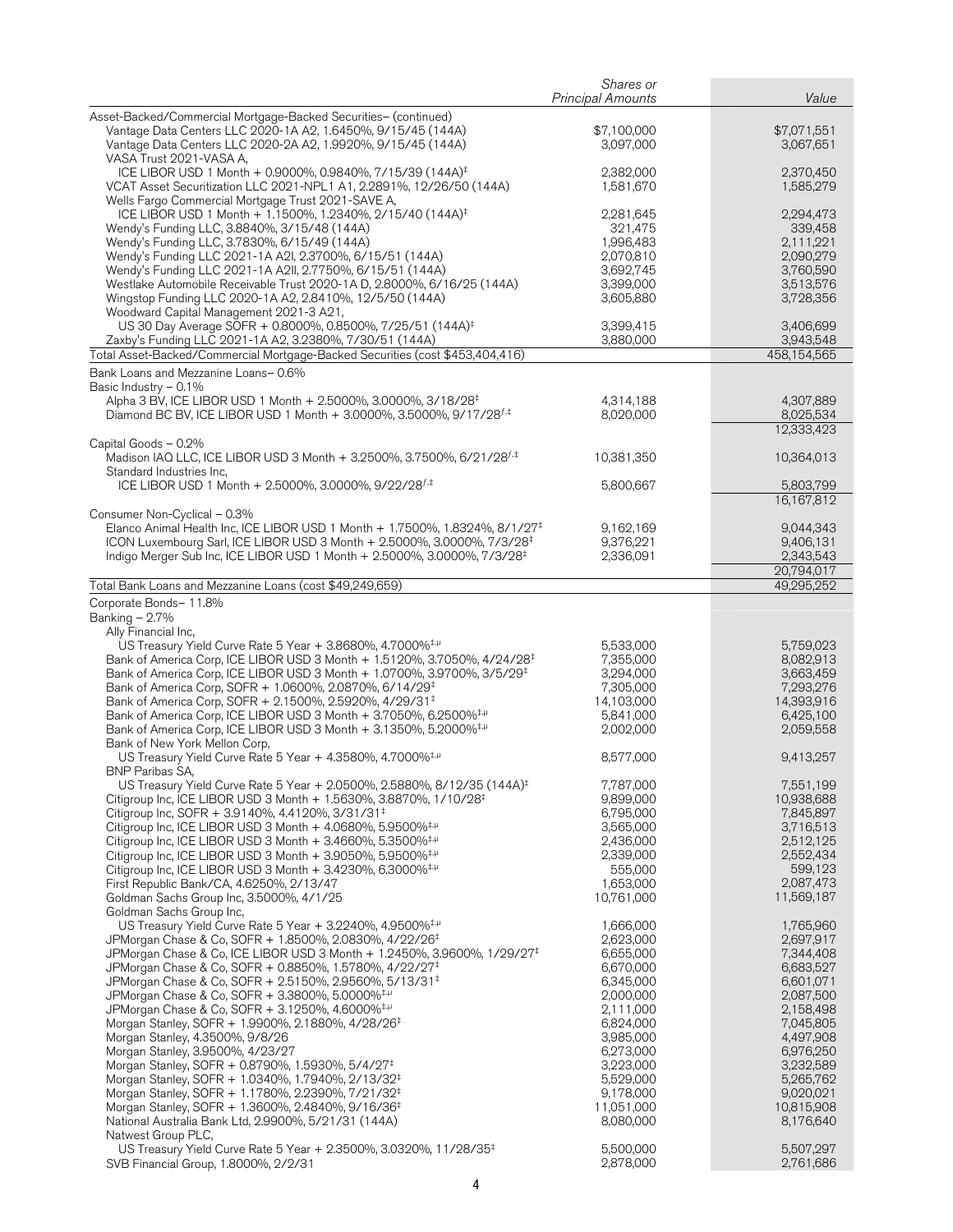|                                                                                                                                       | Shares or<br><b>Principal Amounts</b> | Value                   |
|---------------------------------------------------------------------------------------------------------------------------------------|---------------------------------------|-------------------------|
| Corporate Bonds- (continued)                                                                                                          |                                       |                         |
| Banking- (continued)                                                                                                                  |                                       |                         |
| SVB Financial Group,<br>US Treasury Yield Curve Rate 10 Year + 3.0640%, 4.1000% <sup>‡,µ</sup>                                        | \$6,329,000                           | \$6,504,946             |
| Westpac Banking Corp,<br>US Treasury Yield Curve Rate 5 Year + 1.7500%, 2.6680%, 11/15/35 <sup>‡</sup>                                | 5,490,000                             | 5,375,616               |
|                                                                                                                                       |                                       | 210,982,450             |
| Basic Industry - 0.3%                                                                                                                 |                                       | 4,335,750               |
| Allegheny Technologies Inc, 5.8750%, 12/1/27<br>Axalta Coating Systems Ltd, 3.3750%, 2/15/29 (144A)                                   | 4,100,000<br>7,654,000                | 7,443,515               |
| CF Industries Inc, 5.1500%, 3/15/34                                                                                                   | 382,000                               | 467,293                 |
| CF Industries Inc, 4.9500%, 6/1/43                                                                                                    | 3,693,000                             | 4,450,287               |
| CF Industries Inc, 5.3750%, 3/15/44                                                                                                   | 826,000                               | 1,048,475               |
| Element Solutions Inc, 3.8750%, 9/1/28 (144A)<br>Reliance Steel & Aluminum Co, 4.5000%, 4/15/23                                       | 5,787,000<br>2,242,000                | 5,844,870<br>2,354,052  |
|                                                                                                                                       |                                       | 25,944,242              |
| Brokerage - 0.3%                                                                                                                      |                                       |                         |
| Charles Schwab Corp,<br>US Treasury Yield Curve Rate 10 Year + 3.0790%, 4.0000% <sup>‡,µ</sup>                                        | 3,606,000                             | 3,719,589               |
| Charles Schwab Corp,                                                                                                                  |                                       |                         |
| US Treasury Yield Curve Rate 5 Year + 4.9710%, 5.3750% <sup>‡,µ</sup>                                                                 | 15,360,000                            | 17,068,800              |
| Capital Goods - 0.4%                                                                                                                  |                                       | 20,788,389              |
| Boeing Co, 4.8750%, 5/1/25                                                                                                            | 1,957,000                             | 2,177,967               |
| Boeing Co, 2.1960%, 2/4/26                                                                                                            | 1,978,000                             | 1,992,581               |
| Boeing Co, 3.2500%, 2/1/28                                                                                                            | 2,110,000                             | 2,228,767               |
| Boeing Co, 3.6250%, 2/1/31<br>Boeing Co, 3.9500%, 8/1/59                                                                              | 4,560,000<br>2,752,000                | 4,881,519<br>2,824,370  |
| General Dynamics Corp, 3.5000%, 4/1/27                                                                                                | 2,033,000                             | 2,246,887               |
| TransDigm Inc, 4.6250%, 1/15/29 (144A)                                                                                                | 9,491,000                             | 9,455,409               |
| Wabtec Corp, 4.9500%, 9/15/28                                                                                                         | 3,028,000                             | 3,484,925<br>29,292,425 |
| Communications - 1.2%                                                                                                                 |                                       |                         |
| AT&T Inc, 3.8000%, 12/1/57                                                                                                            | 3,657,000                             | 3,735,816               |
| AT&T Inc, 3.6500%, 9/15/59                                                                                                            | 604,000                               | 602,141                 |
| CCO Holdings LLC / CCO Holdings Capital Corp, 4.2500%, 2/1/31 (144A)<br>CCO Holdings LLC / CCO Holdings Capital Corp, 4.5000%, 5/1/32 | 6,601,000<br>9,894,000                | 6,715,527<br>10,190,820 |
| Cellnex Finance Co SA, 3.8750%, 7/7/41 (144A)                                                                                         | 8,515,000                             | 8,363,518               |
| CenturyLink Inc, 5.8000%, 3/15/22                                                                                                     | 1,479,000                             | 1,507,101               |
| Charter Communications Operating LLC / Charter Communications Operating                                                               |                                       |                         |
| Capital, 2.8000%, 4/1/31<br>Charter Communications Operating LLC / Charter Communications Operating                                   | 4,500,000                             | 4,510,165               |
| Capital, 6.4840%, 10/23/45                                                                                                            | 936,000                               | 1,272,567               |
| Charter Communications Operating LLC / Charter Communications Operating                                                               |                                       |                         |
| 5.3750%, 5/1/47<br>Charter Communications Operating LLC / Charter Communications Operating                                            | 1,778,000                             | 2,128,792               |
| 4 Capital, .8000%, 3/1/50                                                                                                             | 2,585,000                             | 2,900,901               |
| Comcast Corp, 3.7500%, 4/1/40                                                                                                         | 1,775,000                             | 1,994,255               |
| CSC Holdings LLC, 4.1250%, 12/1/30 (144A)                                                                                             | 5,750,000                             | 5,642,187               |
| CSC Holdings LLC, 4.6250%, 12/1/30 (144A)<br>CSC Holdings LLC, 3.3750%, 2/15/31 (144A)                                                | 6,461,000<br>4,001,000                | 6,124,866<br>3,720,930  |
| CSC Holdings LLC, 5.0000%, 11/15/31 (144A)                                                                                            | 2,768,000                             | 2,652,990               |
| Fox Corp, 4.0300%, 1/25/24                                                                                                            | 2,592,000                             | 2,781,056               |
| GCI LLC, 4.7500%, 10/15/28 (144A)                                                                                                     | 9,592,000                             | 10,069,700              |
| Sirius XM Radio Inc, 3.1250%, 9/1/26 (144A)<br>Sirius XM Radio Inc, 4.1250%, 7/1/30 (144A)                                            | 823,000<br>6,938,000                  | 834,316<br>6,970,175    |
| Sirius XM Radio Inc, 3.8750%, 9/1/31 (144A)                                                                                           | 2,288,000                             | 2,235,090               |
| T-Mobile USA Inc, 3.5000%, 4/15/25                                                                                                    | 3,170,000                             | 3,415,064               |
| T-Mobile USA Inc, 3.7500%, 4/15/27                                                                                                    | 4,405,000                             | 4,852,948<br>93,220,925 |
| Consumer Cyclical - 0.8%                                                                                                              |                                       |                         |
| 1011778 BC ULC / New Red Finance Inc, 4.0000%, 10/15/30 (144A)                                                                        | 10,521,000                            | 10,415,790              |
| Choice Hotels International Inc, 3.7000%, 12/1/29                                                                                     | 4,189,000                             | 4,455,672               |
| Choice Hotels International Inc, 3.7000%, 1/15/31<br>Dollar General Corp, 4.1250%, 4/3/50                                             | 1,267,000<br>3,153,000                | 1,366,219<br>3,689,428  |
| Experian Finance PLC, 2.7500%, 3/8/30 (144A)                                                                                          | 5,895,000                             | 6,110,881               |
| GLP Capital LP / GLP Financing II Inc, 5.2500%, 6/1/25                                                                                | 1,284,000                             | 1,431,763               |
| GLP Capital LP / GLP Financing II Inc, 5.3750%, 4/15/26                                                                               | 2,597,000                             | 2,952,659               |
| GLP Capital LP / GLP Financing II Inc, 5.3000%, 1/15/29<br>GLP Capital LP / GLP Financing II Inc, 4.0000%, 1/15/30                    | 344,000<br>4,670,000                  | 402,191<br>5,014,739    |
| GoDaddy Operating Co LLC / GD Finance Co Inc, 3.5000%, 3/1/29 (144A)                                                                  | 7,625,000                             | 7,558,281               |
| IHS Markit Ltd, 4.7500%, 2/15/25 (144A)                                                                                               | 2,588,000                             | 2,863,156               |
| Lithia Motors Inc, 3.8750%, 6/1/29 (144A)                                                                                             | 8,746,000                             | 9,077,998               |
| MGM Resorts International, 7.7500%, 3/15/22                                                                                           | 544,000                               | 558,960                 |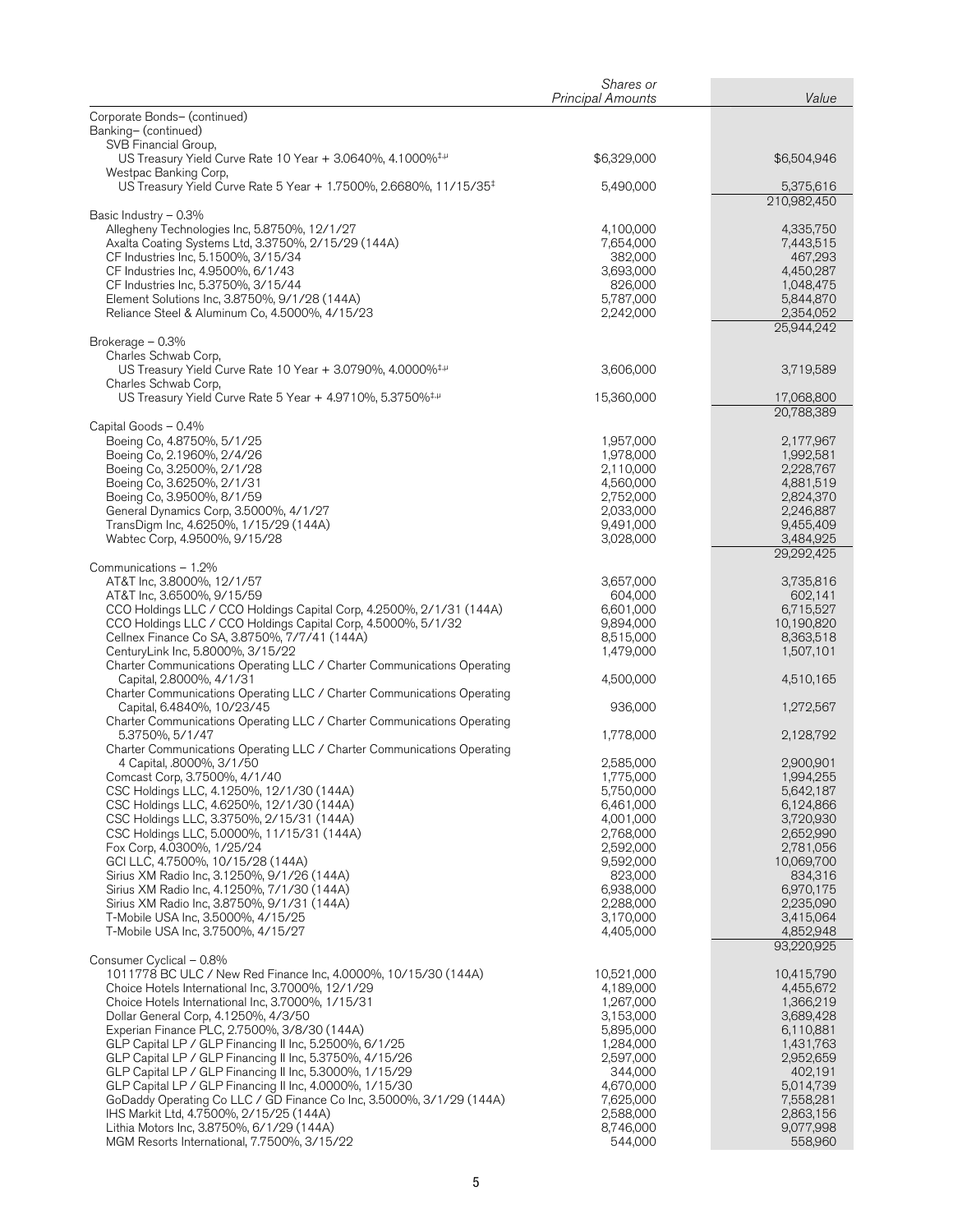|                                                                                                                          | Shares or                |                         |
|--------------------------------------------------------------------------------------------------------------------------|--------------------------|-------------------------|
|                                                                                                                          | <b>Principal Amounts</b> | Value                   |
| Corporate Bonds- (continued)<br>Consumer Cyclical- (continued)                                                           |                          |                         |
| Nordstrom Inc, 4.3750%, 4/1/30                                                                                           | \$3,998,000              | \$4,087,896             |
|                                                                                                                          |                          | 59,985,633              |
| Consumer Non-Cyclical - 2.1%                                                                                             |                          |                         |
| Anheuser-Busch Cos LLC / Anheuser-Busch InBev Worldwide Inc.<br>4.9000%, 2/1/46                                          | 4,540,000                | 5,580,635               |
| Aramark Services Inc, 6.3750%, 5/1/25 (144A)                                                                             | 7,110,000                | 7,474,387               |
| Brunswick Corp, 2.4000%, 8/18/31                                                                                         | 5,022,000                | 4,855,671               |
| CVS Health Corp, 5.0500%, 3/25/48                                                                                        | 2,563,000                | 3,299,099               |
| DaVita Inc, 4.6250%, 6/1/30 (144A)<br>DaVita Inc, 3.7500%, 2/15/31 (144A)                                                | 4,493,000<br>6,903,000   | 4,621,548<br>6,721,796  |
| Diageo Capital PLC, 1.3750%, 9/29/25                                                                                     | 3,173,000                | 3,208,884               |
| Diageo Capital PLC, 2.0000%, 4/29/30                                                                                     | 2,989,000                | 2,977,411               |
| Diageo Capital PLC, 2.1250%, 4/29/32                                                                                     | 2,398,000                | 2,384,470               |
| Elanco Animal Health Inc, 5.2720%, 8/28/23<br>Hasbro Inc, 3.9000%, 11/19/29                                              | 5,460,000<br>7,182,000   | 5,818,886<br>7,932,945  |
| Hasbro Inc, 6.3500%, 3/15/40                                                                                             | 1,921,000                | 2,655,106               |
| Hasbro Inc, 5.1000%, 5/15/44                                                                                             | 1,990,000                | 2,403,938               |
| HCA Inc, 4.7500%, 5/1/23                                                                                                 | 3,958,000                | 4,205,499               |
| HCA Inc, 5.3750%, 2/1/25<br>HCA Inc, 5.8750%, 2/15/26                                                                    | 2,189,000<br>1,152,000   | 2,446,208<br>1,320,480  |
| HCA Inc, 5.3750%, 9/1/26                                                                                                 | 883,000                  | 1,010,284               |
| HCA Inc, 5.6250%, 9/1/28                                                                                                 | 2,351,000                | 2,796,985               |
| HCA Inc, 5.8750%, 2/1/29                                                                                                 | 1,902,000                | 2,285,610               |
| HCA Inc, 3.5000%, 9/1/30                                                                                                 | 9,956,000                | 10,547,287              |
| HCA Inc, 5.5000%, 6/15/47<br>HCA Inc, 5.2500%, 6/15/49                                                                   | 1,035,000<br>1,552,000   | 1,342,141<br>1,980,894  |
| HCA Inc, 3.5000%, 7/15/51                                                                                                | 5,333,000                | 5,286,513               |
| HCRX Investments HoldCo LP, 4.5000%, 8/1/29 (144A)                                                                       | 7,965,000                | 8,004,825               |
| JBS Finance Luxembourg Sarl, 3.6250%, 1/15/32 (144A)                                                                     | 3,765,000                | 3,835,631               |
| JBS USA LUX SA / JBS USA Finance Inc, 6.7500%, 2/15/28 (144A)<br>JBS USA LUX SA / JBS USA Food Co / JBS USA Finance Inc, | 2,573,000                | 2,788,514               |
| 6.5000%, 4/15/29 (144A)                                                                                                  | 7,364,000                | 8,229,270               |
| JBS USA LUX SA / JBS USA Food Co / JBS USA Finance Inc,                                                                  |                          |                         |
| 5.5000%, 1/15/30 (144A)                                                                                                  | 5,277,000                | 5,869,185               |
| JBS USA LUX SA / JBS USA Food Co / JBS USA Finance Inc,<br>3.7500%, 12/1/31 (144A)                                       | 3,507,000                | 3,649,139               |
| Kraft Heinz Foods Co, 3.8750%, 5/15/27                                                                                   | 4,757,000                | 5,194,229               |
| Kraft Heinz Foods Co, 5.0000%, 6/4/42                                                                                    | 2,892,000                | 3,546,575               |
| Kraft Heinz Foods Co, 4.3750%, 6/1/46                                                                                    | 833,000                  | 947,804                 |
| Kraft Heinz Foods Co, 4.8750%, 10/1/49<br>Mondelez International Inc, 2.7500%, 4/13/30                                   | 1,946,000<br>720,000     | 2,368,467<br>753,358    |
| Organon Finance 1 LLC, 4.1250%, 4/30/28 (144A)                                                                           | 6,012,000                | 6,132,240               |
| Performance Food Group Inc, 4.2500%, 8/1/29 (144A)                                                                       | 9,063,000                | 9,085,657               |
| Pilgrim's Pride Corp, 3.5000%, 3/1/32 (144A)                                                                             | 6,263,000                | 6,368,688               |
| Royalty Pharma PLC, 2.1500%, 9/2/31<br>Royalty Pharma PLC, 3.5500%, 9/2/50                                               | 4,601,000<br>3,923,000   | 4,430,454<br>3,853,679  |
| Royalty Pharma PLC, 3.3500%, 9/2/51                                                                                      | 2,294,000                | 2,173,442               |
|                                                                                                                          |                          | 170,387,834             |
| Electric $-0.3%$                                                                                                         |                          |                         |
| Duquesne Light Holdings Inc, 2.7750%, 1/7/32 (144A)<br>NRG Energy Inc, 6.6250%, 1/15/27                                  | 4,842,000<br>3,383,000   | 4,837,589               |
| NRG Energy Inc, 3.3750%, 2/15/29 (144A)                                                                                  | 4,783,000                | 3,504,619<br>4,720,486  |
| NRG Energy Inc, 3.6250%, 2/15/31 (144A)                                                                                  | 5,400,000                | 5,304,150               |
| Pacific Gas and Electric Co, 3.0000%, 6/15/28                                                                            | 5,674,000                | 5,773,900               |
|                                                                                                                          |                          | 24.140.744              |
| Energy $-0.4\%$<br>Cheniere Energy Inc, 4.6250%, 10/15/28                                                                | 6,335,000                | 6,675,506               |
| Cheniere Energy Partners LP, 4.0000%, 3/1/31 (144A)                                                                      | 3,621,000                | 3,791,911               |
| Cheniere Energy Partners LP, 3.2500%, 1/31/32 (144A)                                                                     | 4,751,000                | 4,766,678               |
| Continental Resources Inc, 5.7500%, 1/15/31 (144A)                                                                       | 5,520,000                | 6,672,300               |
| Energy Transfer Operating LP, 4.9500%, 6/15/28<br>Hess Midstream Operations LP, 5.1250%, 6/15/28 (144A)                  | 184,000<br>6,466,000     | 211,114<br>6,754,060    |
| Hess Midstream Operations LP, 4.2500%, 2/15/30 (144A)                                                                    | 1,709,000                | 1,728,226               |
| ONEOK Inc, 6.3500%, 1/15/31                                                                                              | 3,407,000                | 4,361,607               |
| ONEOK Inc, 7.1500%, 1/15/51                                                                                              | 890,000                  | 1,288,350               |
| Finance Companies - 0.6%                                                                                                 |                          | 36,249,752              |
| AerCap Ireland Capital DAC / AerCap Global Aviation Trust,                                                               |                          |                         |
| 4.6250%, 10/15/27                                                                                                        | 5,280,000                | 5,887,161               |
| Air Lease Corp, 1.8750%, 8/15/26                                                                                         | 4,823,000                | 4,806,159               |
| Air Lease Corp, 3.0000%, 2/1/30<br>GE Capital International Funding Co Unlimited Co, 4.4180%, 11/15/35                   | 2,435,000<br>8,684,000   | 2,470,809<br>10,421,254 |
| Quicken Loans LLC, 3.6250%, 3/1/29 (144A)                                                                                | 4,435,000                | 4,484,894               |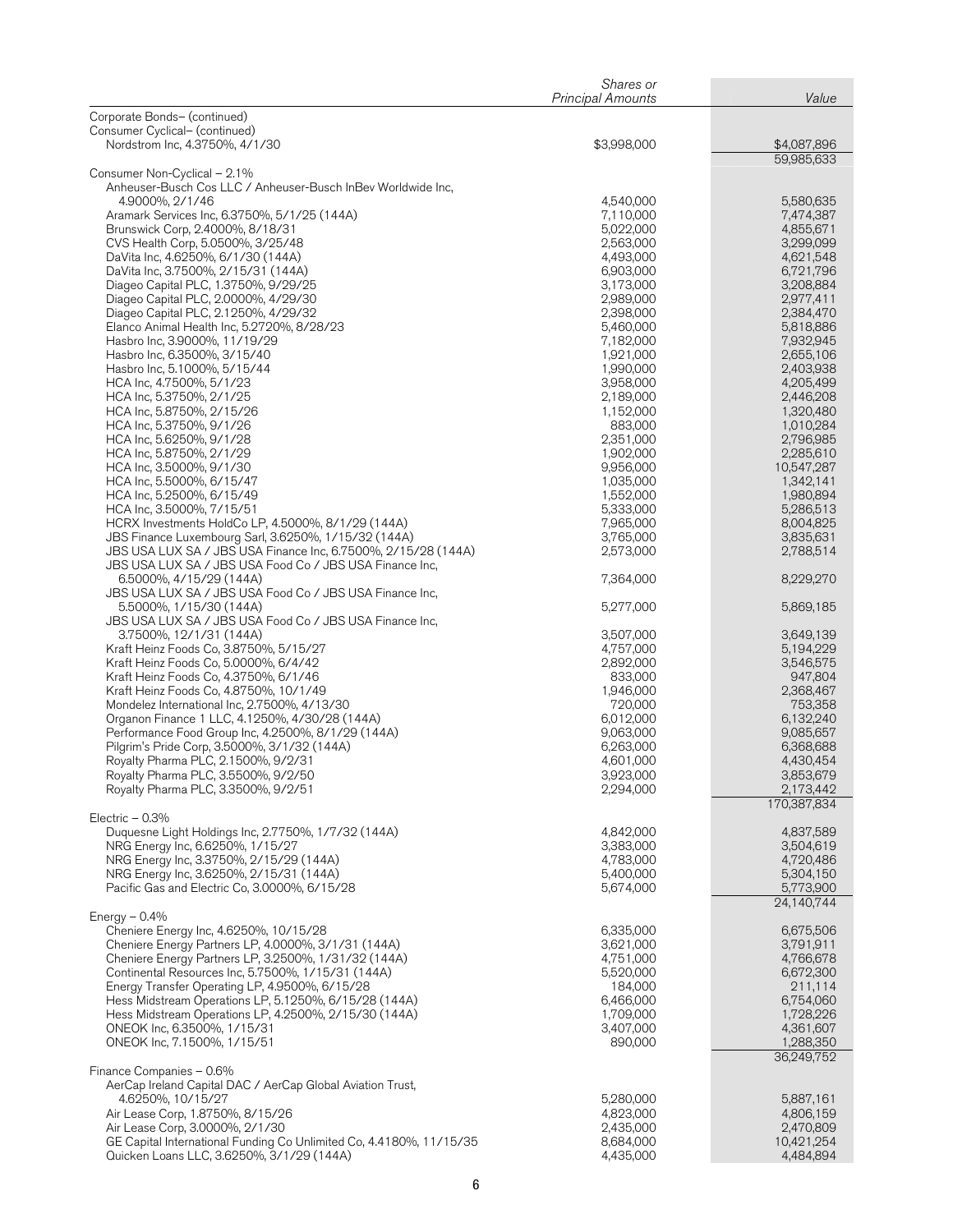|                                                                                                                                     | Shares or                |                          |
|-------------------------------------------------------------------------------------------------------------------------------------|--------------------------|--------------------------|
| Corporate Bonds- (continued)                                                                                                        | <b>Principal Amounts</b> | Value                    |
| Finance Companies- (continued)                                                                                                      |                          |                          |
| Quicken Loans LLC, 3.8750%, 3/1/31 (144A)<br>Rocket Mortgage LLC / Rocket Mortgage Co-Issuer Inc,                                   | \$6,482,000              | \$6,538,717              |
| 2.8750%, 10/15/26 (144A)                                                                                                            | 5,605,000                | 5,477,206                |
| Rocket Mortgage LLC / Rocket Mortgage Co-Issuer Inc,                                                                                |                          |                          |
| 4.0000%, 10/15/33 (144A)                                                                                                            | 5,733,000                | 5,690,002<br>45,776,202  |
| Industrial Conglomerates - 0.1%                                                                                                     |                          |                          |
| General Electric Co, ICE LIBOR USD 3 Month + 3.3300%, 3.4460% <sup>‡,µ</sup><br>Insurance $-0.8%$                                   | 5,540,000                | 5,422,275                |
| Athene Global Funding, 1.7300%, 10/2/26 (144A)                                                                                      | 9,932,000                | 9,926,564                |
| Athene Global Funding, 2.6460%, 10/4/31 (144A)<br>Brown & Brown Inc, 4.5000%, 3/15/29                                               | 9,596,000<br>2,493,000   | 9,606,525<br>2,853,919   |
| Brown & Brown Inc, 2.3750%, 3/15/31                                                                                                 | 955,000                  | 952,050                  |
| Centene Corp, 4.2500%, 12/15/27                                                                                                     | 5,363,000                | 5,613,184                |
| Centene Corp, 2.4500%, 7/15/28<br>Centene Corp, 3.0000%, 10/15/30                                                                   | 4,942,000<br>5,197,000   | 4,966,710<br>5,326,925   |
| Centene Corp, 2.5000%, 3/1/31                                                                                                       | 1,618,000                | 1,595,753                |
| Centene Corp, 2.6250%, 8/1/31                                                                                                       | 2,178,000                | 2,163,277                |
| Molina Healthcare Inc, 4.3750%, 6/15/28 (144A)<br>Prudential Financial Inc,                                                         | 13,333,000               | 13,871,387               |
| US Treasury Yield Curve Rate 5 Year + 3.0350%, 3.7000%, 10/1/50 <sup>‡</sup>                                                        | 7,720,000                | 8,045,732                |
|                                                                                                                                     |                          | 64,922,026               |
| Real Estate Investment Trusts (REITs) – 0.4%<br>Agree LP, 2.0000%, 6/15/28                                                          | 3,231,000                | 3,203,471                |
| Agree LP, 2.9000%, 10/1/30                                                                                                          | 2,058,000                | 2,126,026                |
| Agree LP, 2.6000%, 6/15/33<br>Invitation Homes Inc, 2.0000%, 8/15/31                                                                | 2,424,000<br>5,620,000   | 2,397,396<br>5,397,297   |
| MPT Operating Partnership LP / MPT Finance Corp, 3.5000%, 3/15/31                                                                   | 5,909,000                | 6,027,180                |
| Rexford Industrial Realty Inc, 2.1500%, 9/1/31                                                                                      | 6,560,000                | 6,321,922                |
| Sun Communities Inc, 2.7000%, 7/15/31                                                                                               | 6,161,000                | 6,225,581<br>31,698,873  |
| Technology $-1.3\%$                                                                                                                 |                          |                          |
| Analog Devices Inc, 2.9500%, 4/1/25<br>Broadcom Inc, 4.1500%, 11/15/30                                                              | 2,815,000<br>5,187,000   | 3,002,804<br>5,747,054   |
| Broadcom Inc, 4.3000%, 11/15/32                                                                                                     | 4,150,000                | 4,650,629                |
| Broadcom Inc, 3.4190%, 4/15/33 (144A)                                                                                               | 5,082,000                | 5,260,743                |
| Broadcom Inc, 3.4690%, 4/15/34 (144A)<br>Broadridge Financial Solutions Inc, 2.6000%, 5/1/31                                        | 8,000,000<br>5,341,000   | 8,237,896<br>5,421,402   |
| Equinix Inc, 2.1500%, 7/15/30                                                                                                       | 2,665,000                | 2,613,530                |
| Marvell Technology Inc, 1.6500%, 4/15/26 (144A)                                                                                     | 3,675,000                | 3,680,613                |
| Marvell Technology Inc, 4.8750%, 6/22/28 (144A)<br>Microchip Technology Inc, 2.6700%, 9/1/23                                        | 4,065,000<br>6,452,000   | 4,695,435<br>6,689,389   |
| MSCI Inc, 4.0000%, 11/15/29 (144A)                                                                                                  | 422,000                  | 446,771                  |
| MSCI Inc, 3.6250%, 9/1/30 (144A)<br>MSCI Inc, 3.8750%, 2/15/31 (144A)                                                               | 7,118,000<br>6,019,000   | 7,358,232<br>6,312,426   |
| PayPal Holdings Inc, 1.6500%, 6/1/25                                                                                                | 2,243,000                | 2,298,512                |
| Seagate HDD Cayman, 4.8750%, 6/1/27                                                                                                 | 212,000                  | 238,542                  |
| Seagate HDD Cayman, 4.0910%, 6/1/29<br>Seagate HDD Cayman, 3.1250%, 7/15/29 (144A)                                                  | 2,360,000<br>988,000     | 2,478,000<br>955,495     |
| Seagate HDD Cayman, 4.1250%, 1/15/31                                                                                                | 5,407,000                | 5,636,797                |
| SK Hynix Inc, 1.5000%, 1/19/26 (144A)                                                                                               | 4,696,000                | 4,635,328                |
| SK Hynix Inc, 2.3750%, 1/19/31 (144A)<br>Skyworks Solutions Inc, 3.0000%, 6/1/31                                                    | 3,075,000<br>1,575,000   | 2,984,660<br>1,610,180   |
| Total System Services Inc, 4.8000%, 4/1/26                                                                                          | 3,189,000                | 3,612,422                |
| Trimble Inc, 4.7500%, 12/1/24                                                                                                       | 5,510,000                | 6,095,618                |
| Trimble Inc, 4.9000%, 6/15/28<br>TSMC Global Ltd, 1.7500%, 4/23/28 (144A)                                                           | 3,194,000<br>6,559,000   | 3,693,223<br>6,476,389   |
|                                                                                                                                     |                          | 104,832,090              |
| Transportation $-0.1\%$<br>GXO Logistics inc, 1.6500%, 7/15/26 (144A)                                                               | 4,255,000                | 4,222,449                |
| GXO Logistics inc, 2.6500%, 7/15/31 (144A)                                                                                          | 2,815,000                | 2,796,998                |
| Total Corporate Bonds (cost \$904,818,391)                                                                                          |                          | 7,019,447<br>930,663,307 |
| Inflation-Indexed Bonds-0.9%                                                                                                        |                          |                          |
| United States Treasury Inflation Indexed Bonds, 0.6250%, 4/15/23 <sup>CC</sup>                                                      | 55,584,872               | 58,161,463               |
| United States Treasury Inflation Indexed Bonds, 0.1250%, 1/15/31 <sup>CC</sup><br>Total Inflation-Indexed Bonds (cost \$72,365,390) | 13,098,763               | 14,375,380<br>72,536,843 |
| Mortgage-Backed Securities- 4.9%                                                                                                    |                          |                          |
| Fannie Mae:                                                                                                                         |                          |                          |
| 1.5000%, TBA, 15 Year Maturity<br>2.0000%, TBA, 15 Year Maturity                                                                    | 1,180,441<br>10,750,785  | 1,191,879<br>11,070,083  |
| 2.5000%, TBA, 15 Year Maturity                                                                                                      | 8,099,200                | 8,438,475                |
| 2.0000%, TBA, 30 Year Maturity                                                                                                      | 49,307,863               | 49,426,695               |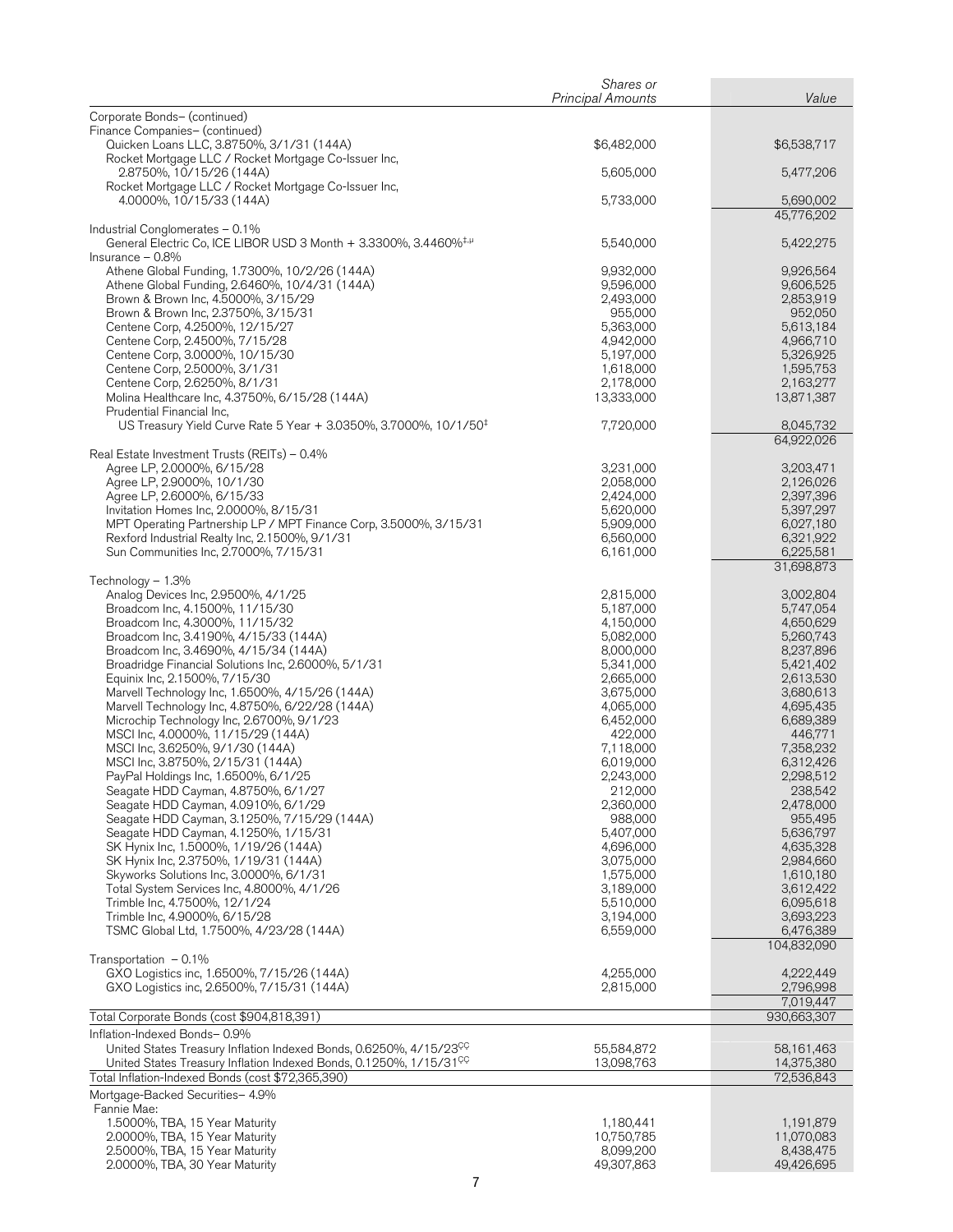|                                                                  | Shares or<br><b>Principal Amounts</b> | Value                      |
|------------------------------------------------------------------|---------------------------------------|----------------------------|
| Mortgage-Backed Securities- (continued)                          |                                       |                            |
| Fannie Mae- (continued)                                          |                                       |                            |
| 2.5000%, TBA, 30 Year Maturity<br>3.5000%, TBA, 30 Year Maturity | \$66,239,233<br>20,048,900            | \$68,283,376<br>21,211,536 |
|                                                                  |                                       | 159,622,044                |
| Fannie Mae Pool:                                                 |                                       |                            |
| 3.0000%, 10/1/34<br>2.5000%, 11/1/34                             | 462,325<br>324,731                    | 490,886<br>341,467         |
| 3.0000%, 11/1/34                                                 | 167,290                               | 178,696                    |
| 3.0000%, 12/1/34                                                 | 195,043                               | 207,971                    |
| 6.0000%, 2/1/37<br>4.5000%, 11/1/42                              | 76,661<br>404,316                     | 89,700<br>451,031          |
| 3.0000%, 1/1/43                                                  | 227,185                               | 242,156                    |
| 3.0000%, 2/1/43<br>3.0000%, 5/1/43                               | 59,202<br>2,046,524                   | 63,131<br>2,163,607        |
| 3.0000%, 5/1/43                                                  | 520,885                               | 555,758                    |
| 5.0000%, 7/1/44                                                  | 51,564                                | 58,022                     |
| 4.5000%, 10/1/44<br>4.5000%, 3/1/45                              | 1,037,108<br>1,522,711                | 1,168,843<br>1,716,128     |
| 4.5000%, 6/1/45                                                  | 837,579                               | 934,366                    |
| 3.5000%, 12/1/45                                                 | 602,654                               | 646,477                    |
| 3.0000%, 1/1/46<br>4.5000%, 2/1/46                               | 80,945<br>1,838,580                   | 85,695<br>2,051,013        |
| 3.5000%, 7/1/46                                                  | 1,021,485                             | 1,111,873                  |
| 3.0000%, 9/1/46                                                  | 5,262,592                             | 5,613,544                  |
| 3.0000%, 2/1/47<br>3.0000%, 3/1/47                               | 16,684,156<br>1,849,848               | 17,820,055<br>1,972,128    |
| 3.5000%, 3/1/47                                                  | 516,653                               | 554,222                    |
| 3.5000%, 7/1/47                                                  | 449,666                               | 482,365                    |
| 3.5000%, 8/1/47<br>3.5000%, 8/1/47                               | 365,599<br>325,067                    | 388,964<br>359,243         |
| 3.5000%, 12/1/47                                                 | 167,329                               | 184,921                    |
| 3.5000%, 12/1/47                                                 | 93,019                                | 102,799                    |
| 3.5000%, 1/1/48<br>4.0000%, 1/1/48                               | 1,058,670<br>3,702,591                | 1,144,604<br>4,060,276     |
| 4.0000%, 1/1/48                                                  | 3,663,513                             | 4,027,404                  |
| 3.0000%, 2/1/48                                                  | 946,177                               | 1,013,853                  |
| 3.5000%, 3/1/48<br>4.0000%, 3/1/48                               | 129,587<br>1,264,801                  | 142,814<br>1,386,885       |
| 4.5000%, 3/1/48                                                  | 50,387                                | 54,507                     |
| 3.0000%, 5/1/48<br>5.0000%, 5/1/48                               | 417.285<br>1,130,447                  | 441,746<br>1,240,406       |
| 3.5000%, 7/1/48                                                  | 12,230,422                            | 13,029,477                 |
| 4.5000%, 8/1/48                                                  | 29,613                                | 31,987                     |
| 3.0000%, 11/1/48<br>4.0000%, 2/1/49                              | 1,917,056<br>588,404                  | 2,026,732<br>631,318       |
| 3.0000%, 8/1/49                                                  | 1,145,013                             | 1,221,279                  |
| 3.0000%, 9/1/49                                                  | 222,484                               | 235,597                    |
| 2.5000%, 1/1/50<br>2.5000%, 10/1/50                              | 598,442<br>936,255                    | 619,165<br>966,370         |
| 2.5000%, 1/1/51                                                  | 2,052,881                             | 2,116,035                  |
| 2.5000%, 8/1/51                                                  | 169,115                               | 174,559                    |
| 3.5000%, 8/1/56<br>3.0000%, 2/1/57                               | 3,746,908<br>3,640,395                | 4,088,608<br>3,896,251     |
| 3.0000%, 6/1/57                                                  | 68,692                                | 73,509                     |
|                                                                  |                                       | 82,658,443                 |
| Freddie Mac Gold Pool:<br>3.5000%, 1/1/47                        | 358,007                               | 387,595                    |
| Freddie Mac Pool:                                                |                                       |                            |
| 3.0000%, 5/1/31                                                  | 4,475,210                             | 4,739,471                  |
| 3.0000%, 9/1/32<br>3.0000%, 10/1/32                              | 880,146<br>458,896                    | 933,797<br>484,176         |
| 3.0000%, 1/1/33                                                  | 585,816                               | 621,525                    |
| 2.5000%, 12/1/33                                                 | 4,516,291<br>997,961                  | 4,718,899                  |
| 3.0000%, 10/1/34<br>3.0000%, 10/1/34                             | 407,494                               | 1,061,638<br>432,722       |
| 2.5000%, 11/1/34                                                 | 1,423,611                             | 1,497,020                  |
| 2.5000%, 11/1/34<br>6.0000%, 4/1/40                              | 294,127<br>1,209,745                  | 309,293<br>1,421,386       |
| 2.5000%, 8/1/41                                                  | 10,561,892                            | 10,989,349                 |
| 3.5000%, 7/1/42                                                  | 182,414                               | 197,488                    |
| 3.5000%, 8/1/42<br>3.5000%, 8/1/42                               | 227,452<br>202,443                    | 246,247<br>219,172         |
| 3.5000%, 2/1/43                                                  | 649,443                               | 704,199                    |
| 3.0000%, 3/1/43                                                  | 1,922,606                             | 2,051,212                  |
| 3.0000%, 6/1/43                                                  | 80,482                                | 84,490                     |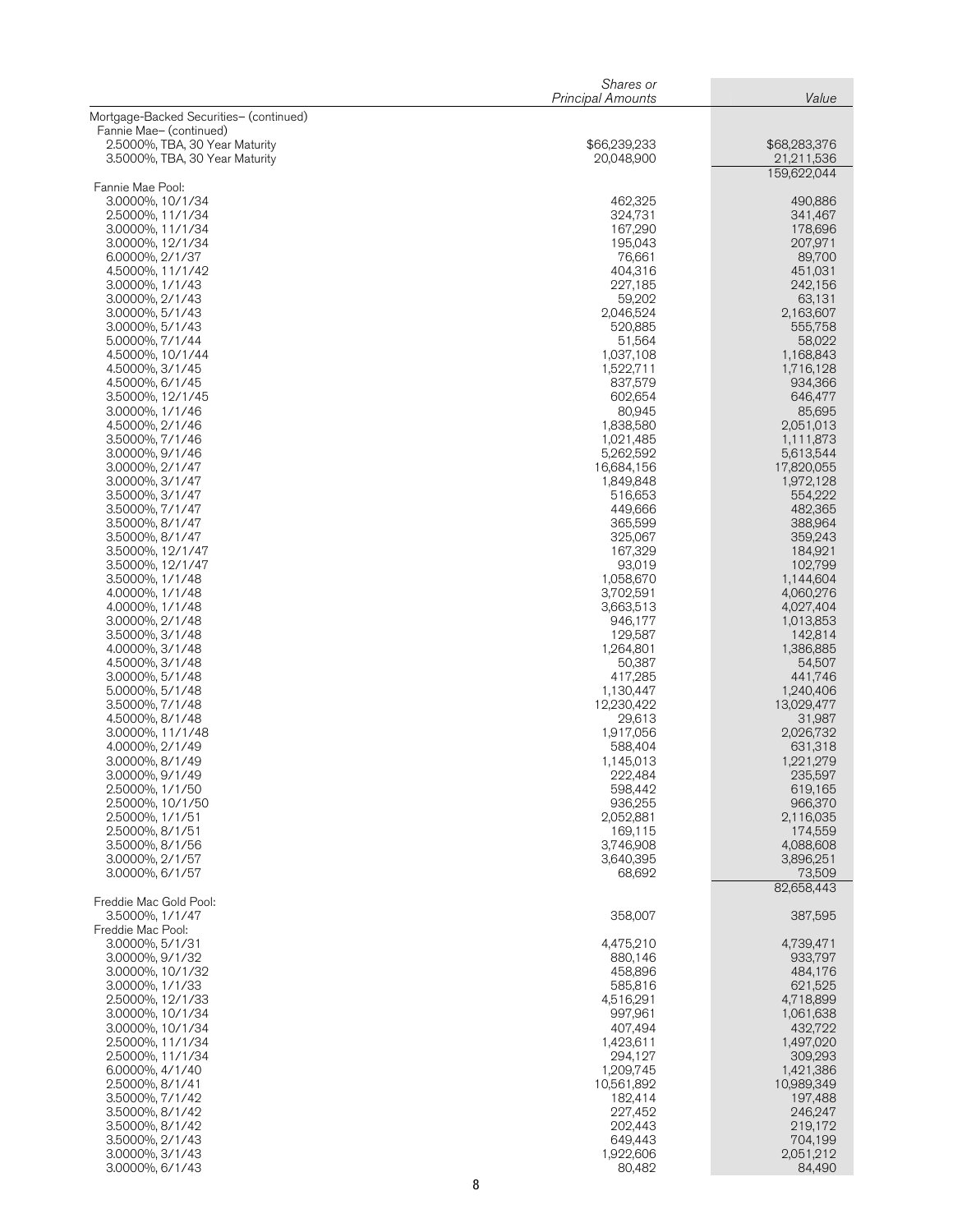|                                                                                                    | Shares or<br><b>Principal Amounts</b> | Value                    |
|----------------------------------------------------------------------------------------------------|---------------------------------------|--------------------------|
| Mortgage-Backed Securities- (continued)                                                            |                                       |                          |
| Freddie Mac Pool- (continued)                                                                      |                                       |                          |
| 3.5000%, 2/1/44                                                                                    | \$674,809                             | \$731,704                |
| 4.5000%, 5/1/44<br>3.5000%, 12/1/44                                                                | 336,941<br>3,987,742                  | 375,963<br>4,323,960     |
| 3.0000%, 1/1/45                                                                                    | 976,378                               | 1,037,924                |
| 3.0000%, 1/1/46                                                                                    | 166,065                               | 179,093                  |
| 3.5000%, 7/1/46<br>3.0000%, 8/1/46                                                                 | 928,925<br>233,960                    | 1,006,905<br>247,341     |
| 3.0000%, 10/1/46                                                                                   | 2,116,051                             | 2,250,064                |
| 4.0000%, 3/1/47                                                                                    | 407,886                               | 445,959                  |
| 3.0000%, 4/1/47<br>3.5000%, 4/1/47                                                                 | 406,719<br>164,866                    | 429,980<br>179,552       |
| 3.5000%, 9/1/47                                                                                    | 1,435,489                             | 1,527,300                |
| 3.5000%, 12/1/47                                                                                   | 2,298,574                             | 2,491,732                |
| 3.5000%, 2/1/48<br>4.0000%, 3/1/48                                                                 | 903,724<br>1,088,239                  | 973,203<br>1,193,538     |
| 4.5000%, 3/1/48                                                                                    | 43,351                                | 46,833                   |
| 4.0000%, 4/1/48                                                                                    | 1,133,494                             | 1,214,078                |
| 4.0000%, 4/1/48<br>4.0000%, 5/1/48                                                                 | 871,388<br>1,573,113                  | 952,835<br>1,688,126     |
| 4.5000%, 7/1/48                                                                                    | 270,251                               | 292,386                  |
| 5.0000%, 9/1/48                                                                                    | 71,083                                | 78,115                   |
| 4.5000%, 12/1/48<br>3.0000%, 8/1/49                                                                | 831,951<br>878,647                    | 912,565<br>929,037       |
| 3.0000%, 8/1/49                                                                                    | 374,564                               | 399,523                  |
| 3.0000%, 12/1/49                                                                                   | 556,528                               | 581,812                  |
| 3.0000%, 12/1/49<br>2.5000%, 1/1/50                                                                | 511,817<br>257,691                    | 535,069                  |
| 3.0000%, 3/1/50                                                                                    | 657,937                               | 266,612<br>687,892       |
| 3.5000%, 3/1/50                                                                                    | 247,962                               | 264,906                  |
| 2.5000%, 8/1/51                                                                                    | 1,585,990                             | 1,636,180                |
| Ginnie Mae:                                                                                        |                                       | 58,592,271               |
| 2.0000%, TBA, 30 Year Maturity                                                                     | 44,216,122                            | 44,839,569               |
| 2.5000%, TBA, 30 Year Maturity                                                                     | 20,540,500                            | 21,199,645<br>66,039,214 |
| Ginnie Mae I Pool:                                                                                 |                                       |                          |
| 4.0000%, 1/15/45                                                                                   | 3,808,719                             | 4,221,712                |
| 4.5000%, 8/15/46                                                                                   | 4,068,159                             | 4,615,386                |
| 4.0000%, 7/15/47<br>4.0000%, 8/15/47                                                               | 868,922<br>152,982                    | 942,228<br>165,888       |
| 4.0000%, 11/15/47                                                                                  | 259,848                               | 281,770                  |
| 4.0000%, 12/15/47                                                                                  | 329,109                               | 356,873                  |
| Ginnie Mae II Pool:                                                                                |                                       | 10,583,857               |
| 4.0000%, 8/20/47                                                                                   | 464,344                               | 501,913                  |
| 4.0000%, 8/20/47                                                                                   | 97,684                                | 105,838                  |
| 4.0000%, 8/20/47<br>4.5000%, 2/20/48                                                               | 71,581<br>502,280                     | 77,373<br>543,570        |
| 4.0000%, 5/20/48                                                                                   | 233,325                               | 248,849                  |
| 4.5000%, 5/20/48                                                                                   | 1,018,145                             | 1,104,462                |
| 4.5000%, 5/20/48<br>4.0000%, 6/20/48                                                               | 143,802<br>2,324,168                  | 155,993<br>2,478,626     |
| 5.0000%, 8/20/48                                                                                   | 1,840,686                             | 1,985,522                |
|                                                                                                    |                                       | 7,202,146<br>385,085,570 |
| Total Mortgage-Backed Securities (cost \$379,698,533)<br>United States Treasury Notes/Bonds- 11.4% |                                       |                          |
| 0.1250%, 2/28/23                                                                                   | 75,923,000                            | 75,866,651               |
| 0.1250%, 4/30/23                                                                                   | 102,207,000                           | 102,071,257              |
| 0.1250%, 6/30/23<br>0.1250%, 8/31/23                                                               | 38,399,000<br>32,994,000              | 38,333,002<br>32,906,360 |
| 0.2500%, 5/15/24                                                                                   | 9,749,000                             | 9,702,159                |
| 0.3750%, 9/15/24                                                                                   | 12,481,000                            | 12,427,371               |
| 0.3750%, 1/31/26<br>0.5000%, 2/28/26                                                               | 46,025,100<br>86,943,000              | 45,036,279<br>85,475,837 |
| 0.7500%, 4/30/26                                                                                   | 45,243,000                            | 44,894,841               |
| 0.8750%, 6/30/26                                                                                   | 66,485,000                            | 66,251,264               |
| 0.6250%, 7/31/26                                                                                   | 75,568,000                            | 74,357,732               |
| 0.7500%, 8/31/26<br>0.8750%, 9/30/26                                                               | 13,265,000<br>9,742,000               | 13,123,023<br>9,689,485  |
| 1.2500%, 4/30/28                                                                                   | 2,498,600                             | 2,496,843                |
| 1.2500%, 6/30/28                                                                                   | 4,867,000                             | 4,856,734                |
| 1.1250%, 8/31/28<br>1.2500%, 8/15/31                                                               | 1,640,000<br>55,868,000               | 1,620,525<br>54,514,947  |
|                                                                                                    |                                       |                          |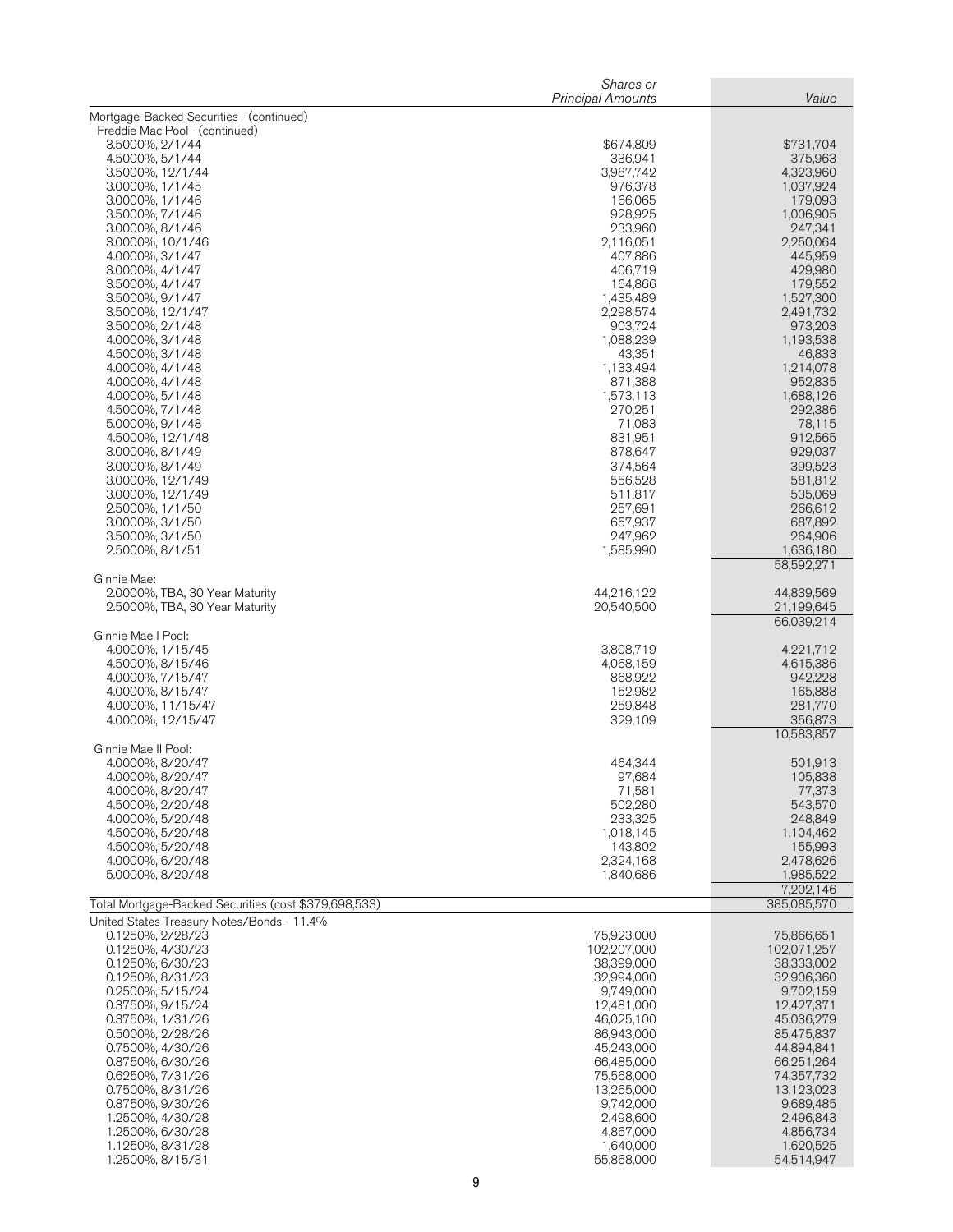|                                                                        | Shares or<br><b>Principal Amounts</b> | Value                     |
|------------------------------------------------------------------------|---------------------------------------|---------------------------|
| United States Treasury Notes/Bonds- (continued)                        |                                       |                           |
| 1.3750%, 11/15/40                                                      | \$13,566,000                          | \$12,186,083              |
| 1.7500%, 8/15/41                                                       | 60,877,000                            | 58,194,607                |
| 2.7500%, 8/15/42                                                       | 29,504,500                            | 33,202,935                |
| 1.3750%, 8/15/50<br>1.6250%, 11/15/50                                  | 46,677,000<br>63,839,100              | 39,387,365<br>57,352,948  |
| 1.8750%, 2/15/51                                                       | 19,445,900                            | 18,543,489                |
| 2.3750%, 5/15/51                                                       | 7,409,000                             | 7,906,792                 |
| Total United States Treasury Notes/Bonds (cost \$906,538,041)          |                                       | 900,398,529               |
| Common Stocks-63.6%                                                    |                                       |                           |
| Aerospace & Defense - 1.1%                                             | 268,350                               |                           |
| General Dynamics Corp<br>L3Harris Technologies Inc                     | 155,272                               | 52,604,650<br>34,197,105  |
|                                                                        |                                       | 86,801,755                |
| Air Freight & Logistics - 1.1%                                         |                                       |                           |
| United Parcel Service Inc                                              | 458,875                               | 83,561,137                |
| Airlines $-0.4%$<br>Southwest Airlines Co*                             | 664,468                               | 34,173,589                |
| Auto Components - 0.4%                                                 |                                       |                           |
| Aptiv PLC*                                                             | 195,504                               | 29,124,231                |
| Banks - 1.5%                                                           |                                       |                           |
| Bank of America Corp<br>Beverages - 0.9%                               | 2,771,583                             | 117,653,698               |
| Constellation Brands Inc                                               | 87,829                                | 18,504,692                |
| Monster Beverage Corp*                                                 | 575,007                               | 51,077,872                |
|                                                                        |                                       | 69,582,564                |
| Biotechnology - 0.7%                                                   |                                       |                           |
| AbbVie Inc<br>Capital Markets - 2.8%                                   | 541,371                               | 58,397,690                |
| Charles Schwab Corp                                                    | 298,820                               | 21,766,049                |
| CME Group Inc                                                          | 311,294                               | 60,198,034                |
| Morgan Stanley                                                         | 1,218,570                             | 118,579,047               |
| S&P Global Inc                                                         | 53,289                                | 22,641,963<br>223,185,093 |
| Chemicals $-0.5%$                                                      |                                       |                           |
| Sherwin-Williams Co                                                    | 127,726                               | 35,728,794                |
| Communications Equipment - 0.5%                                        |                                       |                           |
| Motorola Solutions Inc<br>Consumer Finance - 1.1%                      | 170,361                               | 39,578,268                |
| American Express Co                                                    | 530,206                               | 88,825,411                |
| Electrical Equipment - 0.4%                                            |                                       |                           |
| Rockwell Automation Inc                                                | 108,433                               | 31,883,639                |
| Electronic Equipment, Instruments & Components $-0.3\%$<br>Corning Inc | 681,415                               | 24,864,833                |
| Entertainment - 1.7%                                                   |                                       |                           |
| Activision Blizzard Inc                                                | 548,875                               | 42,477,436                |
| Netflix Inc*                                                           | 46,014                                | 28,084,185                |
| Walt Disney Co*                                                        | 370,113                               | 62,612,016<br>133,173,637 |
| Food & Staples Retailing - 1.6%                                        |                                       |                           |
| Costco Wholesale Corp                                                  | 226,562                               | 101,805,635               |
| Sysco Corp                                                             | 354,798                               | 27,851,643                |
|                                                                        |                                       | 129,657,278               |
| Food Products - 0.5%<br>Hershey Co                                     | 209,008                               | 35,374,604                |
| Health Care Equipment & Supplies - 2.9%                                |                                       |                           |
| <b>Abbott Laboratories</b>                                             | 599.052                               | 70,766,013                |
| Align Technology Inc*                                                  | 26,666                                | 17,744,356                |
| Edwards Lifesciences Corp*<br>Intuitive Surgical Inc*                  | 345,522<br>30,920                     | 39,116,546<br>30,739,118  |
| Medtronic PLC                                                          | 315,253                               | 39,516,964                |
| Stryker Corp                                                           | 115,173                               | 30,373,424                |
|                                                                        |                                       | 228,256,421               |
| Health Care Providers & Services - 2.0%                                |                                       |                           |
| UnitedHealth Group Inc<br>Hotels, Restaurants & Leisure - 2.6%         | 409,258                               | 159,913,471               |
| Hilton Worldwide Holdings Inc*                                         | 397,628                               | 52,530,635                |
| McDonald's Corp                                                        | 436,440                               | 105,230,048               |
| Starbucks Corp                                                         | 460,433                               | 50,790,364                |
| Household Products - 0.9%                                              |                                       | 208,551,047               |
| Procter & Gamble Co                                                    | 513,501                               | 71,787,440                |
| Industrial Conglomerates - 1.1%                                        |                                       |                           |
| Honeywell International Inc                                            | 389,100                               | 82,598,148                |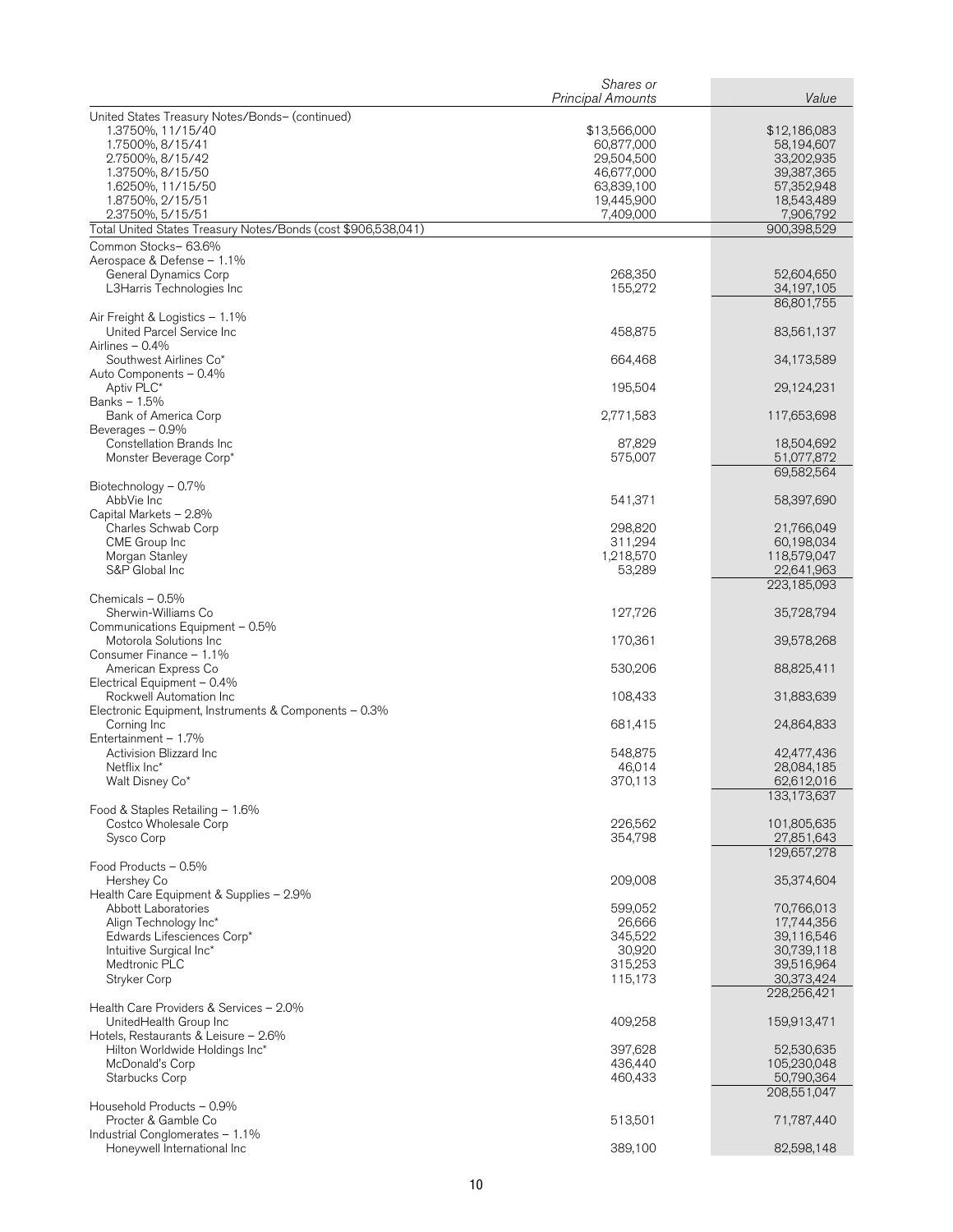|                                                                                       | Shares or<br><b>Principal Amounts</b> | Value                      |
|---------------------------------------------------------------------------------------|---------------------------------------|----------------------------|
| Common Stocks- (continued)                                                            |                                       |                            |
| Information Technology Services - 3.2%                                                |                                       |                            |
| Accenture PLC                                                                         | 172,974                               | \$55,337,842               |
| Fidelity National Information Services Inc                                            | 216,447                               | 26,337,271                 |
| Mastercard Inc                                                                        | 502,000                               | 174,535,360<br>256,210,473 |
| Insurance $-1.0\%$                                                                    |                                       |                            |
| Progressive Corp                                                                      | 875,675                               | 79,152,263                 |
| Interactive Media & Services - 3.7%                                                   |                                       |                            |
| Alphabet Inc - Class C*                                                               | 110,211                               | 293,746,480                |
| Internet & Direct Marketing Retail - 3.6%<br>Amazon.com Inc*                          | 68,774                                | 225,925,341                |
| Booking Holdings Inc*                                                                 | 22,923                                | 54,416,222                 |
|                                                                                       |                                       | 280,341,563                |
| Leisure Products - 0.4%                                                               |                                       |                            |
| Hasbro Inc<br>Life Sciences Tools & Services - 1.2%                                   | 387,740                               | 34,594,163                 |
| Illumina Inc*                                                                         | 61,881                                | 25,099,552                 |
| Thermo Fisher Scientific Inc                                                          | 126,759                               | 72,421,219                 |
|                                                                                       |                                       | 97,520,771                 |
| Machinery $-1.4%$<br>Deere & Co                                                       | 236,710                               | 79,314,420                 |
| Parker-Hannifin Corp                                                                  | 57,435                                | 16,059,975                 |
| Trane Technologies PLC                                                                | 93,744                                | 16,184,902                 |
|                                                                                       |                                       | 111,559,297                |
| Media $-1.3%$<br>Comcast Corp                                                         | 1,875,272                             | 104,883,963                |
| Multiline Retail - 0.9%                                                               |                                       |                            |
| Dollar General Corp                                                                   | 351,187                               | 74,500,810                 |
| Personal Products - 0.3%                                                              |                                       |                            |
| Estee Lauder Cos Inc<br>Pharmaceuticals - 2.4%                                        | 66,277                                | 19,878,461                 |
| AstraZeneca PLC (ADR)                                                                 | 461,091                               | 27,693,125                 |
| Eli Lilly & Co                                                                        | 436,547                               | 100,864,184                |
| Merck & Co Inc                                                                        | 801,801                               | 60,223,273                 |
| Real Estate Management & Development - 0.3%                                           |                                       | 188,780,582                |
| CBRE Group Inc*                                                                       | 274,580                               | 26,733,109                 |
| Semiconductor & Semiconductor Equipment - 4.5%                                        |                                       |                            |
| Advanced Micro Devices Inc*                                                           | 385,799                               | 39,698,717                 |
| Lam Research Corp<br><b>NVIDIA Corp</b>                                               | 207,678<br>586,521                    | 118,199,934<br>121,503,690 |
| Texas Instruments Inc                                                                 | 388,847                               | 74,740,282                 |
|                                                                                       |                                       | 354,142,623                |
| Software - 8.6%                                                                       |                                       |                            |
| Adobe Inc*<br>Autodesk Inc*                                                           | 273,164<br>37,880                     | 157,265,978<br>10,802,240  |
| Cadence Design Systems Inc*                                                           | 216,932                               | 32,852,182                 |
| Microsoft Corp                                                                        | 1,485,875                             | 418,897,880                |
| salesforce.com Inc*                                                                   | 207,738                               | 56,342,700                 |
| Specialty Retail - 1.6%                                                               |                                       | 676,160,980                |
| Home Depot Inc                                                                        | 378,737                               | 124,324,208                |
| Technology Hardware, Storage & Peripherals - 3.4%                                     |                                       |                            |
| Apple Inc                                                                             | 1,877,344                             | 265,644,176                |
| Textiles, Apparel & Luxury Goods - 0.8%<br>NIKE Inc - Class B                         | 459,420                               | 66,721,567                 |
| Total Common Stocks (cost \$2,820,858,702)                                            |                                       | 5,027,568,237              |
| Preferred Stocks-0%                                                                   |                                       |                            |
| Banks - 0%                                                                            |                                       |                            |
| First Republic Bank/CA, 4.1250% (cost \$2,023,125)                                    | 80,925                                | 2,022,316                  |
| Investment Companies- 4.5%<br>Money Markets - 4.5%                                    |                                       |                            |
| Janus Henderson Cash Liquidity Fund LLC, 0.0559% <sup>®, £</sup> (cost \$357,034,817) | 357,004,383                           | 357,040,083                |
| Total Investments (total cost \$5,945,991,074) - 103.5%                               |                                       | 8,182,764,702              |
| Liabilities, net of Cash, Receivables and Other Assets - (3.5)%                       |                                       | (273,907,960)              |
| Net Assets - 100%                                                                     |                                       | \$7,908,856,742            |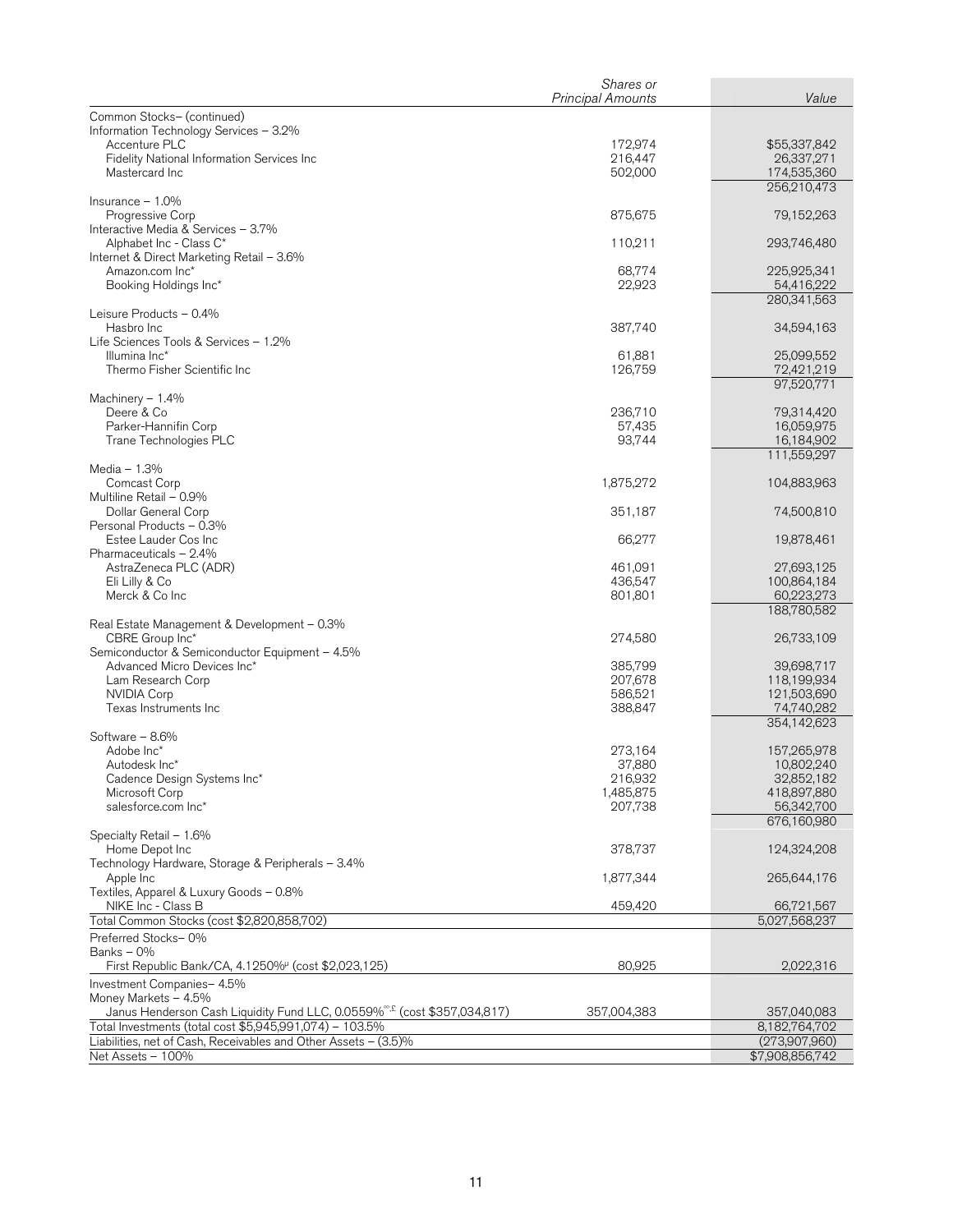## Summary of Investments by Country - (Long Positions) (unaudited)

|                      |                 | $%$ of     |
|----------------------|-----------------|------------|
|                      |                 | Investment |
| Country              | Value           | Securities |
| <b>United States</b> | \$8,049,720,800 | 98.4%      |
| United Kingdom       | 55,847,292      | 0.7        |
| Australia            | 13,552,256      | 0.1        |
| Canada               | 10,415,790      | 0.1        |
| Luxembourg           | 9,406,131       | 0.1        |
| Spain                | 8,363,518       | 0.1        |
| Ireland              | 8,230,704       | 0.1        |
| South Korea          | 7,619,988       | 0.1        |
| France               | 7,551,199       | 0.1        |
| Taiwan               | 6,476,389       | 0.1        |
| Belgium              | 5,580,635       | 0.1        |
| Total                | \$8,182,764,702 | 100.0%     |

#### Schedules of Affiliated Investments – (% of Net Assets)

|                                                     | Dividend<br>Income | Realized<br>Gain/(Loss) | Change in<br>Unrealized<br>Appreciation/<br>Depreciation | Value<br>at 9/30/21 |
|-----------------------------------------------------|--------------------|-------------------------|----------------------------------------------------------|---------------------|
| Investment Companies - 4.5%<br>Money Markets - 4.5% |                    |                         |                                                          |                     |
| Janus Henderson Cash Liquidity Fund<br>LLC, 0.0559% | 125.260            | -                       | $\overline{\phantom{0}}$                                 | 357.040.083         |

|                                                     | Value<br>at 12/31/20 | Purchases     | Sales Proceeds  | Value<br>at 9/30/21 |
|-----------------------------------------------------|----------------------|---------------|-----------------|---------------------|
| Investment Companies - 4.5%<br>Money Markets - 4.5% |                      |               |                 |                     |
| Janus Henderson Cash Liquidity Fund<br>LLC, 0.0559% | 182.258.962          | 1,087,424,126 | (912, 643, 005) | 357,040,083         |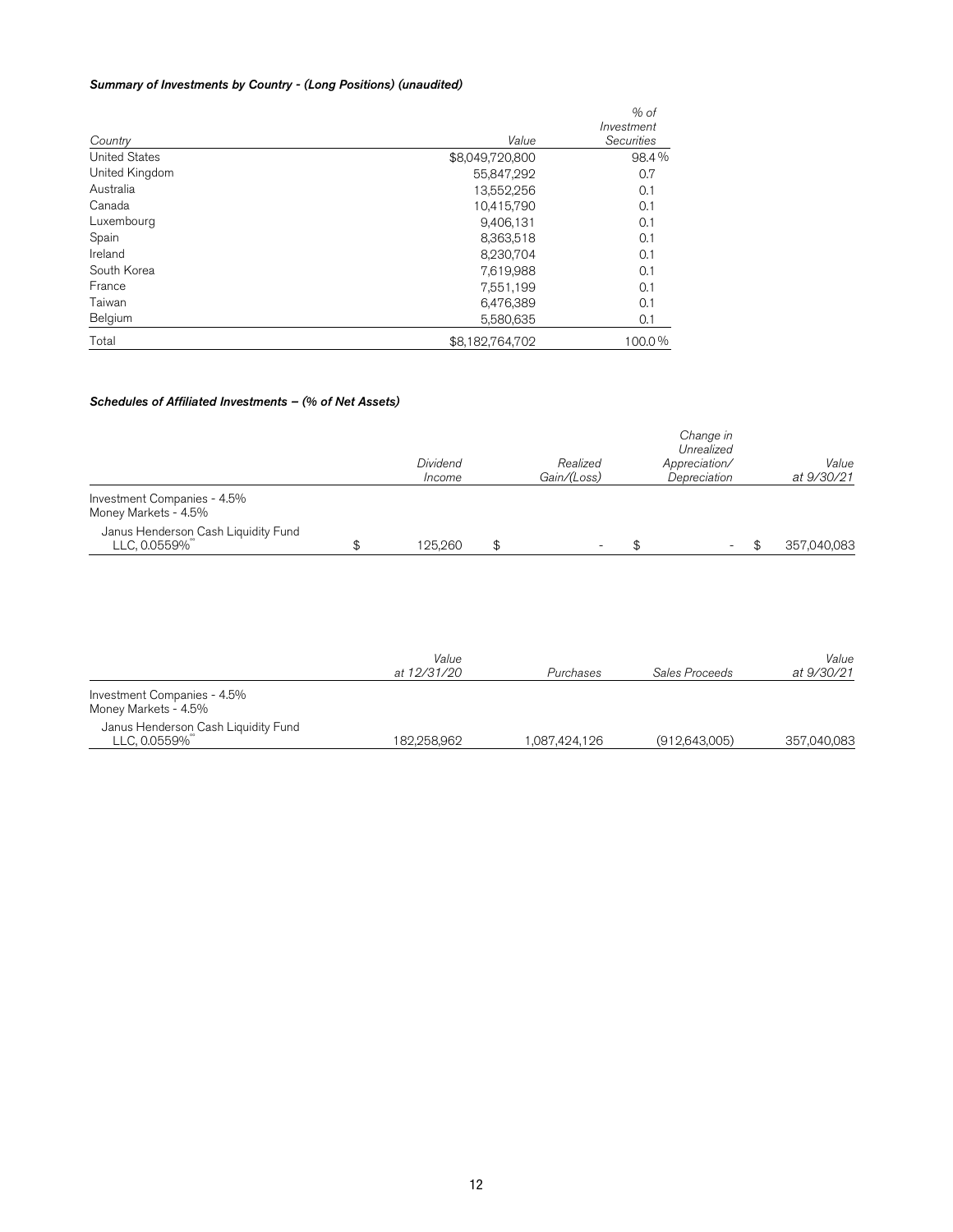## **Notes to Schedule of Investments (unaudited)**

| <b>ADR</b>   | American Depositary Receipt                                                                                                                                                                                                                                                 |
|--------------|-----------------------------------------------------------------------------------------------------------------------------------------------------------------------------------------------------------------------------------------------------------------------------|
| ICE          | Intercontinental Exchange                                                                                                                                                                                                                                                   |
| <b>LIBOR</b> | London Interbank Offered Rate                                                                                                                                                                                                                                               |
| <b>LLC</b>   | Limited Liability Company                                                                                                                                                                                                                                                   |
| <b>LP</b>    | Limited Partnership                                                                                                                                                                                                                                                         |
| <b>PLC</b>   | <b>Public Limited Company</b>                                                                                                                                                                                                                                               |
| <b>SOFR</b>  | Secured Overnight Financing Rate                                                                                                                                                                                                                                            |
| <b>TBA</b>   | (To Be Announced) Securities are purchased/sold on a forward commitment basis with an approximate<br>principal amount and no defined maturity date. The actual principal and maturity date will be determined upon<br>settlement when specific mortgage pools are assigned. |
| <b>ULC</b>   | Unlimited Liability Company                                                                                                                                                                                                                                                 |

- 144A Securities sold under Rule 144A of the Securities Act of 1933, as amended, are subject to legal and/or contractual restrictions on resale and may not be publicly sold without registration under the 1933 Act. Unless otherwise noted, these securities have been determined to be liquid under guidelines established by the Board of Trustees. The total value of 144A securities as of the period ended September 30, 2021 is \$720,543,360, which represents 9.1% of net assets.
- Non-income producing security.
- $f$  All or a portion of this position is not funded, or has been purchased on a delayed delivery or when-issued basis. If applicable, interest rates will be determined and interest will begin to accrue at a future date.
- ‡ Variable or floating rate security. Rate shown is the current rate as of September 30, 2021. Certain variable rate securities are not based on a published reference rate and spread; they are determined by the issuer or agent and current market conditions. Reference rate is as of reset date and may vary by security, which may not indicate a reference rate and/or spread in their description.
- ÇÇ Security is a U.S. Treasury Inflation-Protected Security (TIPS).
- ºº Rate shown is the 7-day yield as of September 30, 2021.
- μ Perpetual security. Perpetual securities have no stated maturity date, but they may be called/redeemed by the issuer. The date indicated, if any, represents the next call date.
- Ç Step bond. The coupon rate will increase or decrease periodically based upon a predetermined schedule. The rate shown reflects the current rate.
- £ The Portfolio may invest in certain securities that are considered affiliated companies. As defined by the Investment Company Act of 1940, as amended, an affiliated company is one in which the Portfolio owns 5% or more of the outstanding voting securities, or a company which is under common ownership or control.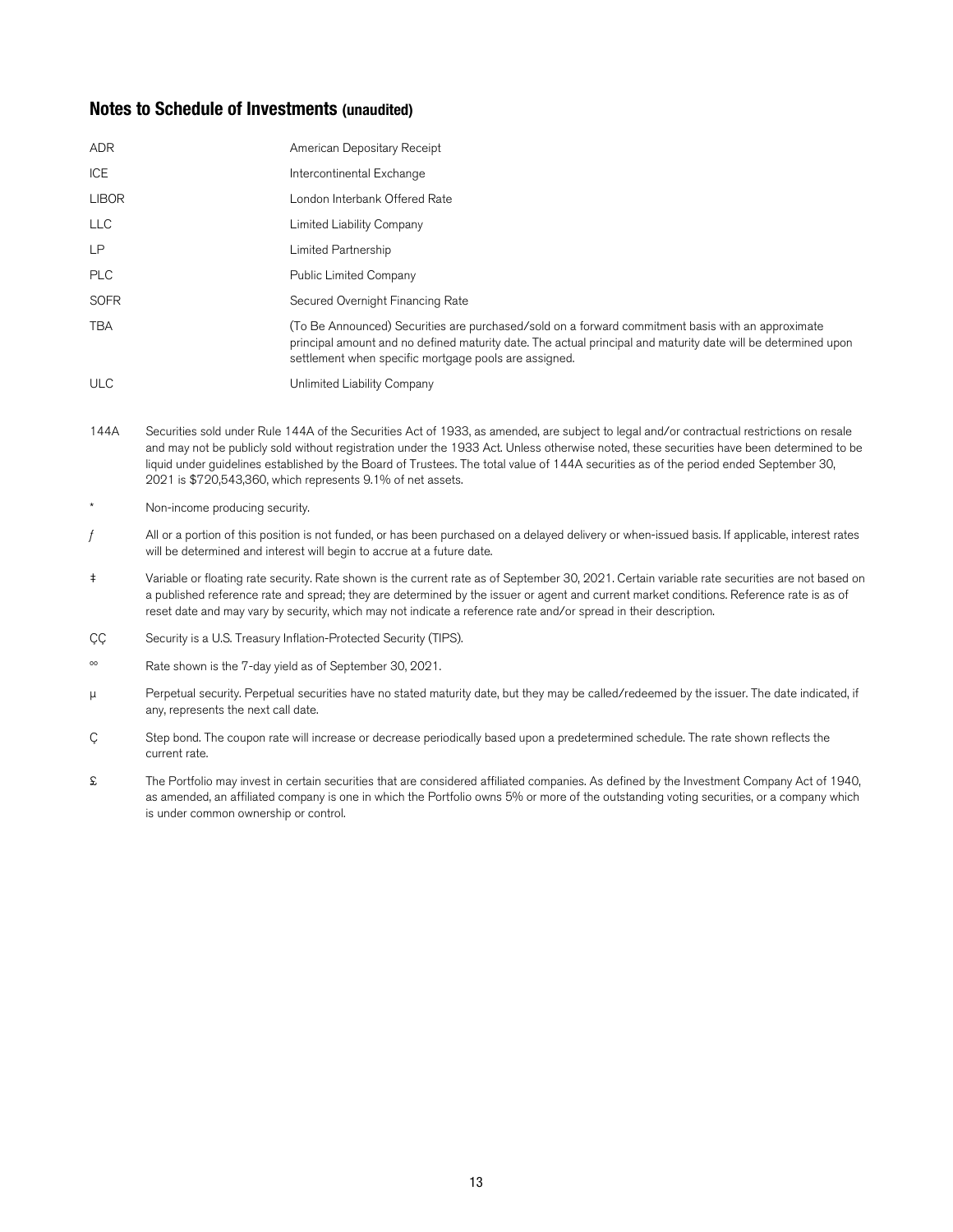The following is a summary of the inputs that were used to value the Portfolio's investments in securities and other financial instruments as of September 30, 2021.

## **Valuation Inputs Summary**

|                                                    | Level 1 -<br><b>Quoted Prices</b> | Level 2 -<br><b>Other Significant</b><br><b>Observable Inputs</b> | Level $3 -$<br><b>Significant</b><br>Unobservable Inputs |
|----------------------------------------------------|-----------------------------------|-------------------------------------------------------------------|----------------------------------------------------------|
| <b>Assets</b>                                      |                                   |                                                                   |                                                          |
| <b>Investments In Securities:</b>                  |                                   |                                                                   |                                                          |
| Asset-Backed/Commercial Mortgage-Backed Securities | \$                                | \$<br>458,154,565                                                 | \$                                                       |
| Bank Loans and Mezzanine Loans                     |                                   | 49.295.252                                                        |                                                          |
| Corporate Bonds                                    |                                   | 930,663,307                                                       |                                                          |
| Inflation-Indexed Bonds                            |                                   | 72,536,843                                                        |                                                          |
| Mortgage-Backed Securities                         |                                   | 385,085,570                                                       |                                                          |
| United States Treasury Notes/Bonds                 |                                   | 900,398,529                                                       |                                                          |
| Common Stocks                                      | 5,027,568,237                     |                                                                   |                                                          |
| <b>Preferred Stocks</b>                            | 2,022,316                         |                                                                   |                                                          |
| <b>Investment Companies</b>                        |                                   | 357,040,083                                                       |                                                          |
| <b>Total Assets</b>                                | \$<br>5,029,590,553               | \$<br>3.153.174.149                                               | \$                                                       |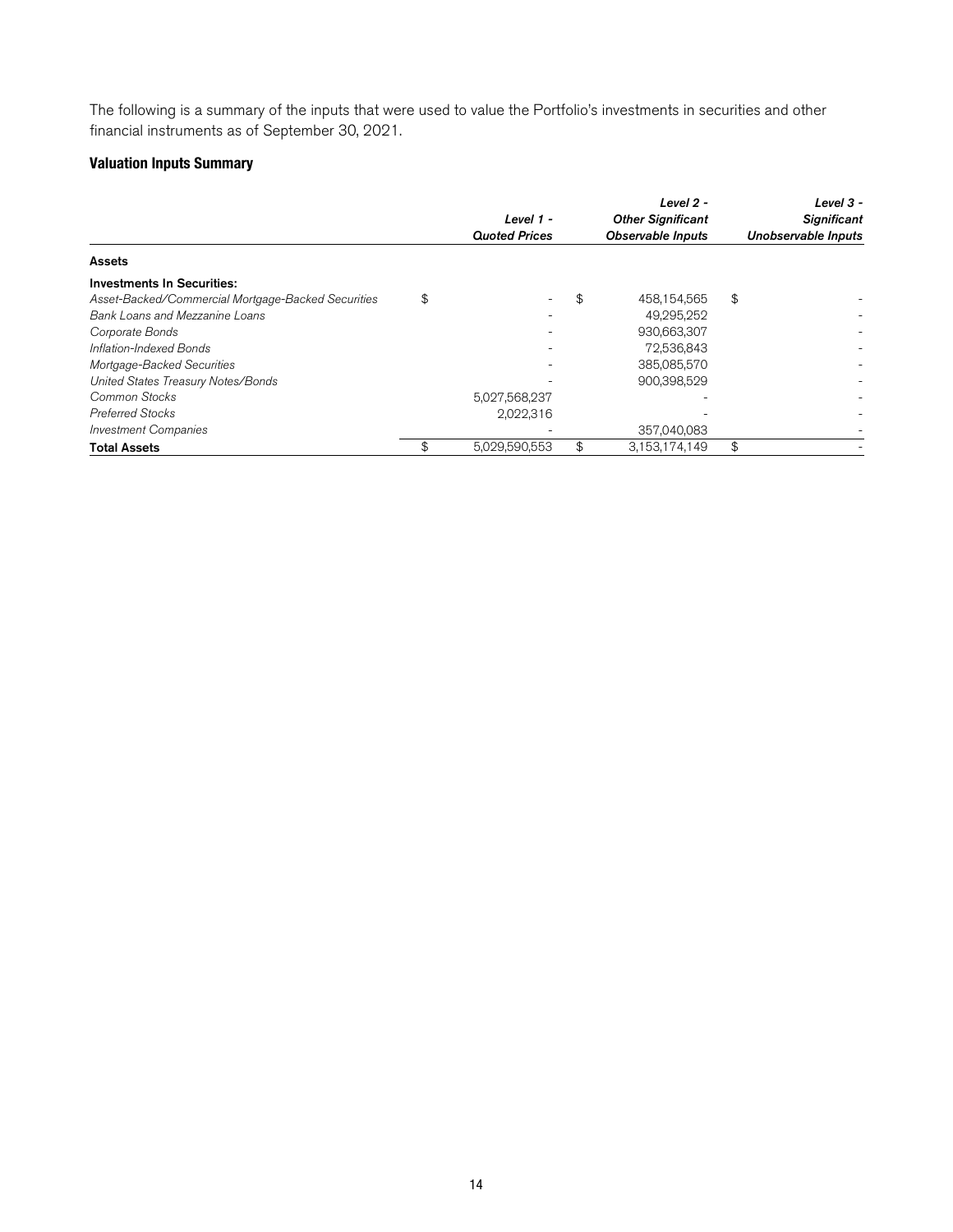### Investment Valuation

Securities held by the Portfolio are valued in accordance with policies and procedures established by and under the supervision of the Trustees (the "Valuation Procedures"). Equity securities traded on a domestic securities exchange are generally valued at the closing prices on the primary market or exchange on which they trade. If such price is lacking for the trading period immediately preceding the time of determination, such securities are valued at their current bid price. Equity securities that are traded on a foreign exchange are generally valued at the closing prices on such markets. In the event that there is no current trading volume on a particular security in such foreign exchange, the bid price from the primary exchange is generally used to value the security. Securities that are traded on the over-the-counter ("OTC") markets are generally valued at their closing or latest bid prices as available. Foreign securities and currencies are converted to U.S. dollars using the applicable exchange rate in effect at the close of the New York Stock Exchange ("NYSE"). The Portfolio will determine the market value of individual securities held by it by using prices provided by one or more approved professional pricing services or, as needed, by obtaining market quotations from independent brokerdealers. Most debt securities are valued in accordance with the evaluated bid price supplied by the pricing service that is intended to reflect market value. The evaluated bid price supplied by the pricing service is an evaluation that may consider factors such as security prices, yields, maturities and ratings. Certain short-term securities maturing within 60 days or less may be evaluated and valued on an amortized cost basis provided that the amortized cost determined approximates market value. Securities for which market quotations or evaluated prices are not readily available or deemed unreliable are valued at fair value determined in good faith under the Valuation Procedures. Circumstances in which fair value pricing may be utilized include, but are not limited to: (i) a significant event that may affect the securities of a single issuer, such as a merger, bankruptcy, or significant issuer-specific development; (ii) an event that may affect an entire market, such as a natural disaster or significant governmental action; (iii) a nonsignificant event such as a market closing early or not opening, or a security trading halt; and (iv) pricing of a nonvalued security and a restricted or nonpublic security. Special valuation considerations may apply with respect to "odd-lot" fixed-income transactions which, due to their small size, may receive evaluated prices by pricing services which reflect a large block trade and not what actually could be obtained for the odd-lot position. The Portfolio uses systematic fair valuation models provided by independent third parties to value international equity securities in order to adjust for stale pricing, which may occur between the close of certain foreign exchanges and the close of the NYSE.

### Valuation Inputs Summary

FASB ASC 820, Fair Value Measurements and Disclosures ("ASC 820"), defines fair value, establishes a framework for measuring fair value, and expands disclosure requirements regarding fair value measurements. This standard emphasizes that fair value is a market-based measurement that should be determined based on the assumptions that market participants would use in pricing an asset or liability and establishes a hierarchy that prioritizes inputs to valuation techniques used to measure fair value. These inputs are summarized into three broad levels:

Level 1 – Unadjusted quoted prices in active markets the Portfolio has the ability to access for identical assets or liabilities.

Level 2 – Observable inputs other than unadjusted quoted prices included in Level 1 that are observable for the asset or liability either directly or indirectly. These inputs may include quoted prices for the identical instrument on an inactive market, prices for similar instruments, interest rates, prepayment speeds, credit risk, yield curves, default rates and similar data.

Assets or liabilities categorized as Level 2 in the hierarchy generally include: debt securities fair valued in accordance with the evaluated bid or ask prices supplied by a pricing service; securities traded on OTC markets and listed securities for which no sales are reported that are fair valued at the latest bid price (or yield equivalent thereof) obtained from one or more dealers transacting in a market for such securities or by a pricing service approved by the Portfolio's Trustees; certain short-term debt securities with maturities of 60 days or less that are fair valued at amortized cost; and equity securities of foreign issuers whose fair value is determined by using systematic fair valuation models provided by independent third parties in order to adjust for stale pricing which may occur between the close of certain foreign exchanges and the close of the NYSE. Other securities that may be categorized as Level 2 in the hierarchy include, but are not limited to, preferred stocks, bank loans, swaps, investments in unregistered investment companies, options, and forward contracts.

Level 3 – Unobservable inputs for the asset or liability to the extent that relevant observable inputs are not available, representing the Portfolio's own assumptions about the assumptions that a market participant would use in valuing the asset or liability, and that would be based on the best information available.

There have been no significant changes in valuation techniques used in valuing any such positions held by the Portfolio since the beginning of the fiscal year.

The inputs or methodology used for fair valuing securities are not necessarily an indication of the risk associated with investing in those securities. The summary of inputs used as of September 30, 2021 to fair value the Portfolio's investments in securities and other financial instruments is included in the "Valuation Inputs Summary" in the Notes to Schedule of Investments.